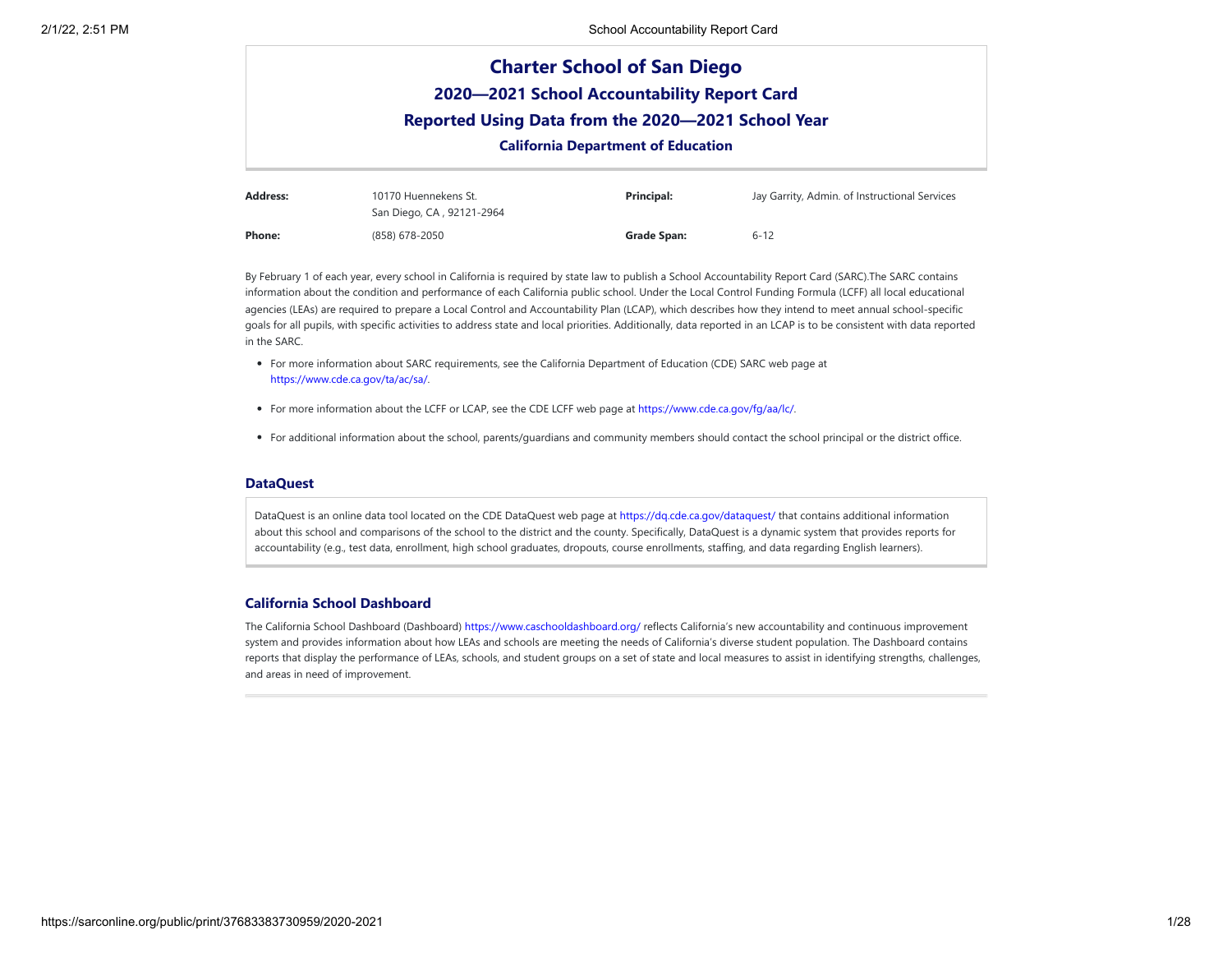## **About This School**

#### **Jay Garrity, Admin. of Instructional Services**

Principal, Charter School of San Diego

#### **About Our School**

The Charter School of San Diego (CSSD) is an innovative, role model public school that dares to make a significant difference in the lives of students in grades 6 through 12. Offering an option to traditional schools, CSSD has innovated a different way of managing educational systems, both in instruction and operations. We serve as a role model because of five factors:

**• We transform the lives of students who are "at risk" in the educational system – taking many from failure to college bound.**

**• We run CSSD with strategic initiatives, action plans and the ability to set and measure results.**

- **We are innovative, responsive and agile.**
- **We hold teachers accountable for students' learning and success.**

**• We are a successful prototype for educational reform.**

This futuristic public school is designed for students in grades 6-12 who seek an alternative to the traditional approach to education. Independent study is the primary method of instruction, along with online courses, guest speakers, tutoring, and field trips to provide skills development and enrichment in the core curriculum.

Students can enroll in The Charter School of San Diego with parent request any day throughout the year.

Student options include returning to comprehensive schools, earning a High School diploma, passing the California High School Proficiency Exam (CHSPE) passing the GED, or passing the High School Equivalency Test (HiSET ). Each student receives a Pathways Personalized Education Plan supported through an extensive group of partnerships and alliances which provide services such as job development, pre-employment training, health maintenance, case-management, social and personal services and tutoring.

**Please Note: The Charter School of San Diego is a DASS school (Dashboard Alternative School Status) which uses modified methods of measurement for indicators that are aligned with the evaluation rubrics of the Local Control Funding Formula (LCFF) to evaluate the success or progress of schools that serve high-risk students. To be eligible for DASS, schools must have an unduplicated count of at least 70 percent of the school's total enrollment comprised of high risk student groups including: Expelled, Suspended, Wards of the Court, Pregnant and/or Parenting, Recovered Dropouts, Habitually Truant, Retained more than once in kindergarten through grade eight, students who are credit deficient, students with a gap in enrollment, students with a high level of transiency, Foster Youth, and Homeless Youth. As an alternative option, students enroll with CSSD to address credit deficiencies before returning to a traditional school or may choose to complete the GED or HiSET, which are not factored into the four-year cohort graduation rate.**

#### **Contact**

Charter School of San Diego 10170 Huennekens St. San Diego, CA 92121-2964

Phone: (858) [678-2050](tel:(858) 678-2050) Email: [info@charterschool-sandiego.net](mailto:info@charterschool-sandiego.net)

#### **Contact Information (School Year 2021—2022)**

**District Contact Information (School Year 2021—2022)**

**District Name** San Diego Unified **Phone Number** (619) 725-8000 **Superintendent** Jackson, Lamont

# **School Contact Information (School Year 2021—2022) School Name** Charter School of San Diego **Street** 10170 Huennekens St.

City, State, Zip<br>
San Diego, CA, 92121-2964

https://sarconline.org/public/print/37683383730959/2020-2021 2/28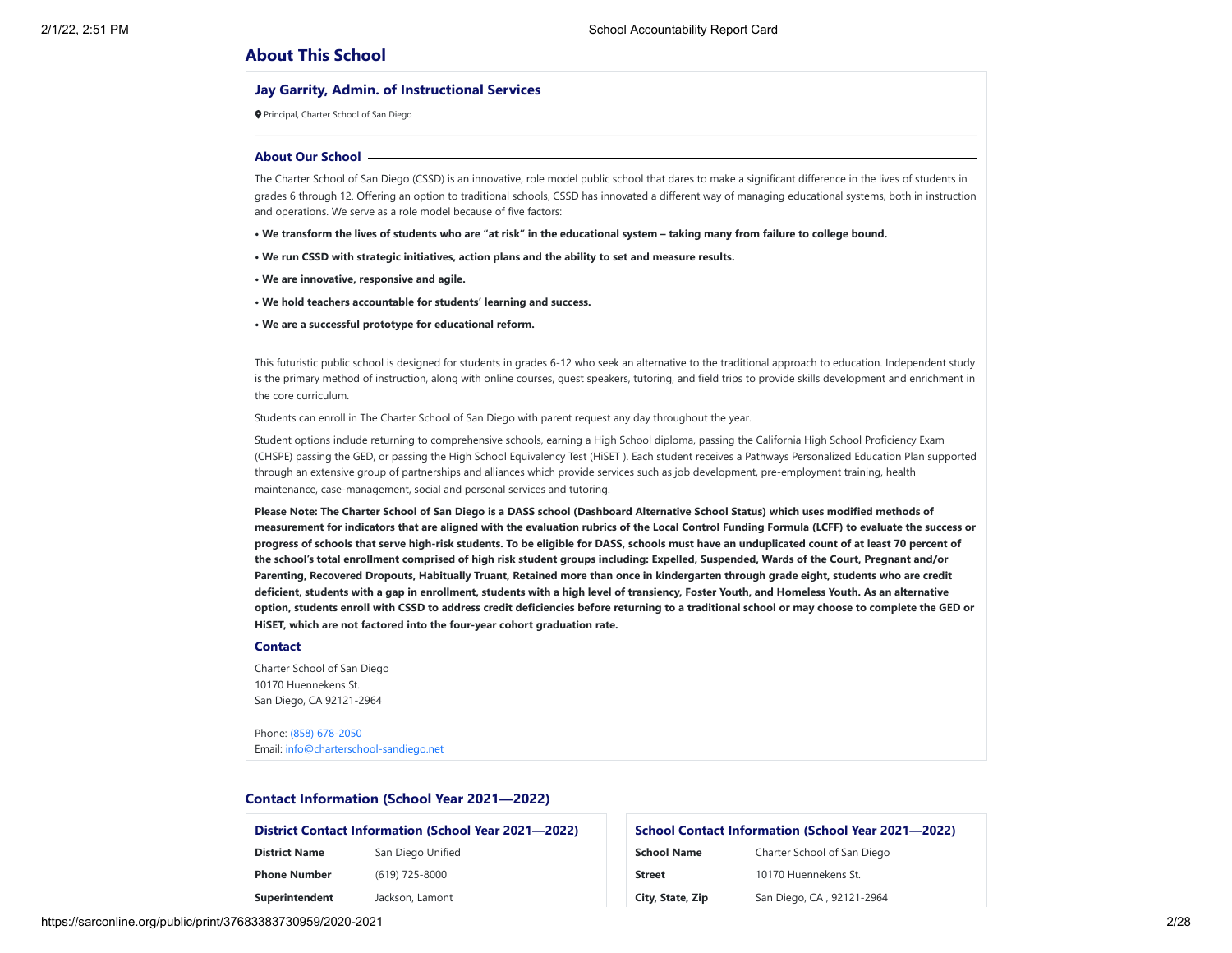## 2/1/22, 2:51 PM School Accountability Report Card

| <b>Email Address</b> | ljackson@sandi.net | <b>Phone Number</b>     | (858) 678-2050                                |  |
|----------------------|--------------------|-------------------------|-----------------------------------------------|--|
| Website              | www.sandi.net      | Principal               | Jay Garrity, Admin. of Instructional Services |  |
|                      |                    | <b>Email Address</b>    | info@charterschool-sandiego.net               |  |
|                      |                    | Website                 | http://www.charterschool-sandiego.net         |  |
|                      |                    | <b>County-District-</b> | 37683383730959                                |  |
|                      |                    | School (CDS) Code       |                                               |  |
|                      |                    |                         | Last updated: 2/1/22                          |  |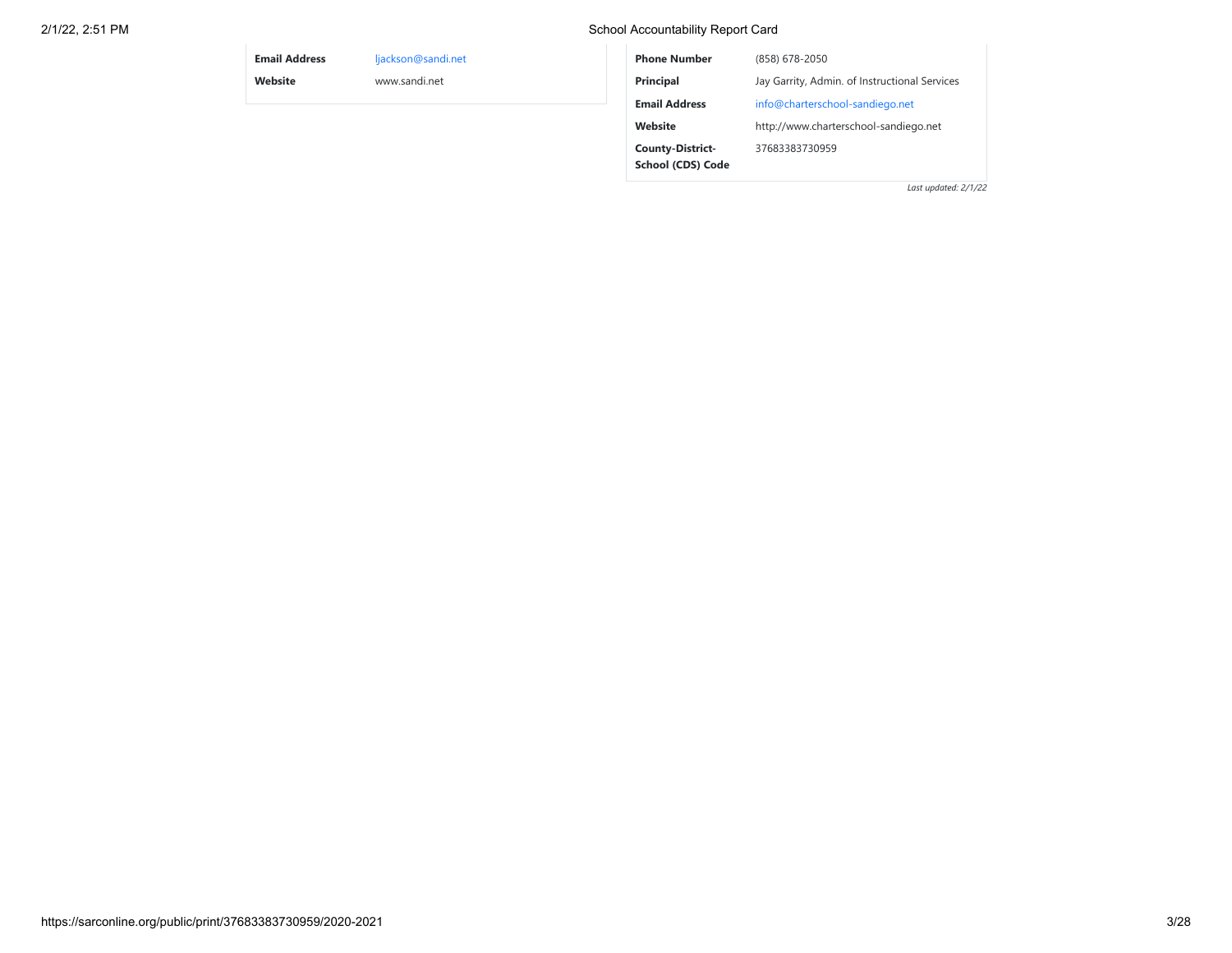#### **School Description and Mission Statement (School Year 2021—2022)**

#### **The Vision**

The educational community known as The Charter School of San Diego-Student Success Programs is committed to the development of a personalized instructional program that demonstrates positive outcomes for each student. The Charter School of San Diego is dedicated to the creation of instructional, service, organizational, and governance models that can serve as prototypes for educational reform. The Charter School of San Diego is committed to collaborative efforts to improve the quality of life for students, their families, and the community it serves.

#### **The Mission**

The Charter School of San Diego will implement personalized educational programs to facilitate student achievement. These educational programs will demonstrate that standards-based educational reform can provide a prototype for changing the way teachers teach and students learn in the future.

#### **Basic Values**

• Kids come first.

• Education at CSSD is personalized, individualized, and high quality.

• CSSD is made up of a community of highly professional people. These committed individuals are independent, self-motivated, high-energy people who speak for themselves. They work to create a positive, challenging environment that is centered on teaching and learning.

• CSSD uses business principles in managing the school.

• CSSD is committed to the creation of educational reform models centered on how effective educational organizations run, how teachers teach, and students learn.

• CSSD employees are accountable for their work.

• People-centered teams focus on supporting quality teaching and learning. Performance is measured on a variety of indicators that include productivity, credit ratio, auditability, quality, performance, and commitment to the vision of CSSD.

• CSSD is committed to the improvement of the quality of life for students, their families, and the community it serves.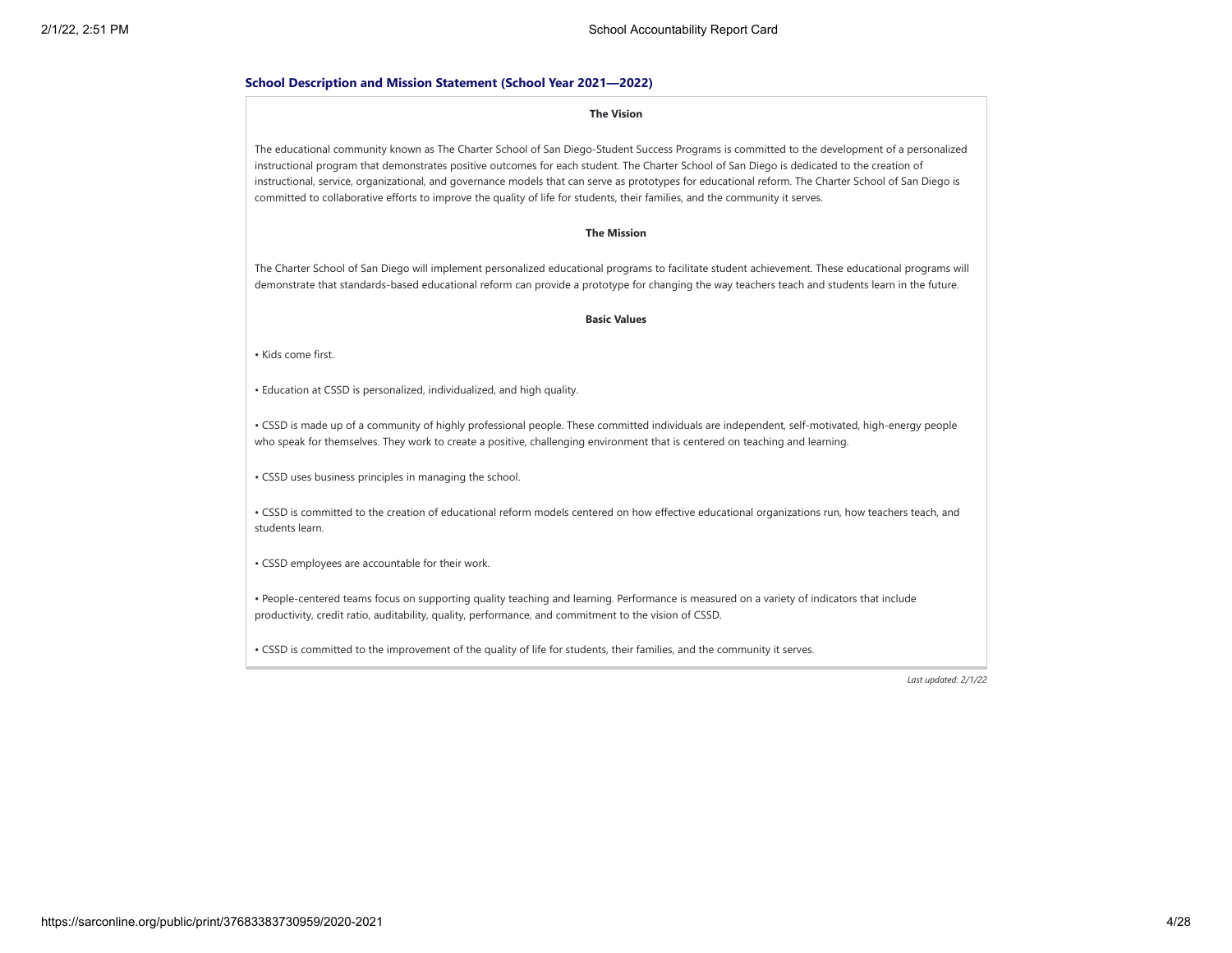## **Student Enrollment by Grade Level (School Year 2020—2021)**

| <b>Grade Level</b>      | <b>Number of Students</b> |
|-------------------------|---------------------------|
| Grade 6                 | 57                        |
| Grade 7                 | 102                       |
| Grade 8                 | 106                       |
| Grade 9                 | 545                       |
| Grade 10                | 432                       |
| Grade 11                | 242                       |
| Grade 12                | 238                       |
| <b>Total Enrollment</b> | 1722                      |



*Last updated: 2/1/22*

## **Student Enrollment by Student Group (School Year 2020—2021)**

| <b>Student Group</b>                | <b>Percent of Total Enrollment</b> |
|-------------------------------------|------------------------------------|
| Female                              | 50.60%                             |
| Male                                | 49.20%                             |
| Non-Binary                          | 0.20%                              |
| American Indian or Alaska Native    | 0.10%                              |
| Asian                               | 1.90%                              |
| Black or African American           | 6.70%                              |
| Filipino                            | 1.60%                              |
| Hispanic or Latino                  | 59.30%                             |
| Native Hawaiian or Pacific Islander | 0.50%                              |
| Two or More Races                   | 6.60%                              |
| White                               | 18.00%                             |

| <b>Student Group (Other)</b>   | <b>Percent of Total Enrollment</b> |
|--------------------------------|------------------------------------|
| <b>English Learners</b>        | 12.70%                             |
| <b>Foster Youth</b>            | 0.80%                              |
| Homeless                       | 5.50%                              |
| Migrant                        | 0.00%                              |
| Socioeconomically Disavantaged | 68.60%                             |
| Students with Disabilities     | 25.60%                             |

## https://sarconline.org/public/print/37683383730959/2020-2021 5/28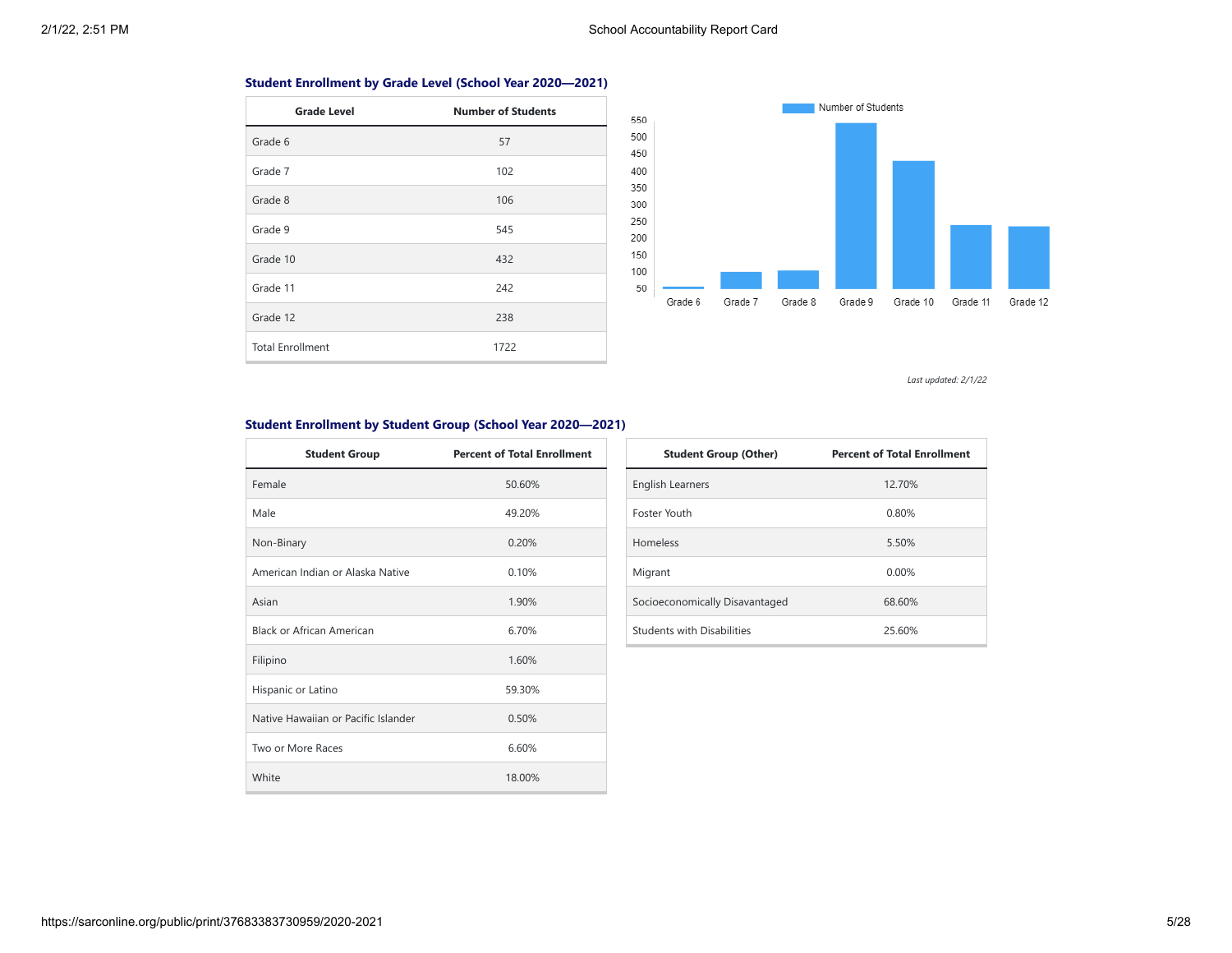# **A. Conditions of Learning**

## **State Priority: Basic**

The SARC provides the following information relevant to the State priority: Basic (Priority 1):

- Degree to which teachers are appropriately assigned and fully credentialed in the subject area and for the pupils they are teaching;
- Pupils have access to standards-aligned instructional materials; and
- School facilities are maintained in good repair

#### **Teacher Preparation and Placement (School Year 2020—2021)**

| <b>Authorization/Assignment</b>                                                                    | School<br><b>Number</b> | School<br>Percent | <b>District</b><br><b>Number</b> | <b>District</b><br>Percent | <b>State</b><br><b>Number</b> | <b>State</b><br>Percent |
|----------------------------------------------------------------------------------------------------|-------------------------|-------------------|----------------------------------|----------------------------|-------------------------------|-------------------------|
| Fully (Preliminary or Clear) Credentialed for Subject and Student<br>Placement (properly assigned) |                         |                   |                                  |                            |                               |                         |
| Intern Credential Holders Properly Assigned                                                        |                         |                   |                                  |                            |                               |                         |
| Teachers Without Credentials and Misassignments ("ineffective" under<br>ESSA)                      |                         |                   |                                  |                            |                               |                         |
| Credentialed Teachers Assigned Out-of-Field ("out-of-field" under<br>ESSA)                         |                         |                   |                                  |                            |                               |                         |
| Unknown                                                                                            |                         |                   |                                  |                            |                               |                         |
| <b>Total Teaching Positions</b>                                                                    |                         |                   |                                  |                            |                               |                         |

Note: The data in this table is based on Full Time Equivalent (FTE) status. One FTE equals one staff member working full time; one FTE could also represent two staff members who each work 50 percent of full time. Additionally, an assignment is defined as a position that an educator is assigned to based on setting, subject, and grade level. An authorization is defined as the services that an educator is authorized to provide to students.

*Last updated:*

#### **Teachers Without Credentials and Misassignments (School Year 2020—2021)**

| <b>Authorization/Assignment</b>                       | <b>Number</b> |
|-------------------------------------------------------|---------------|
| Permits and Waivers                                   |               |
| Misassignments                                        |               |
| <b>Vacant Positions</b>                               |               |
| Total Teachers Without Credentials and Misassignments |               |

*Last updated:*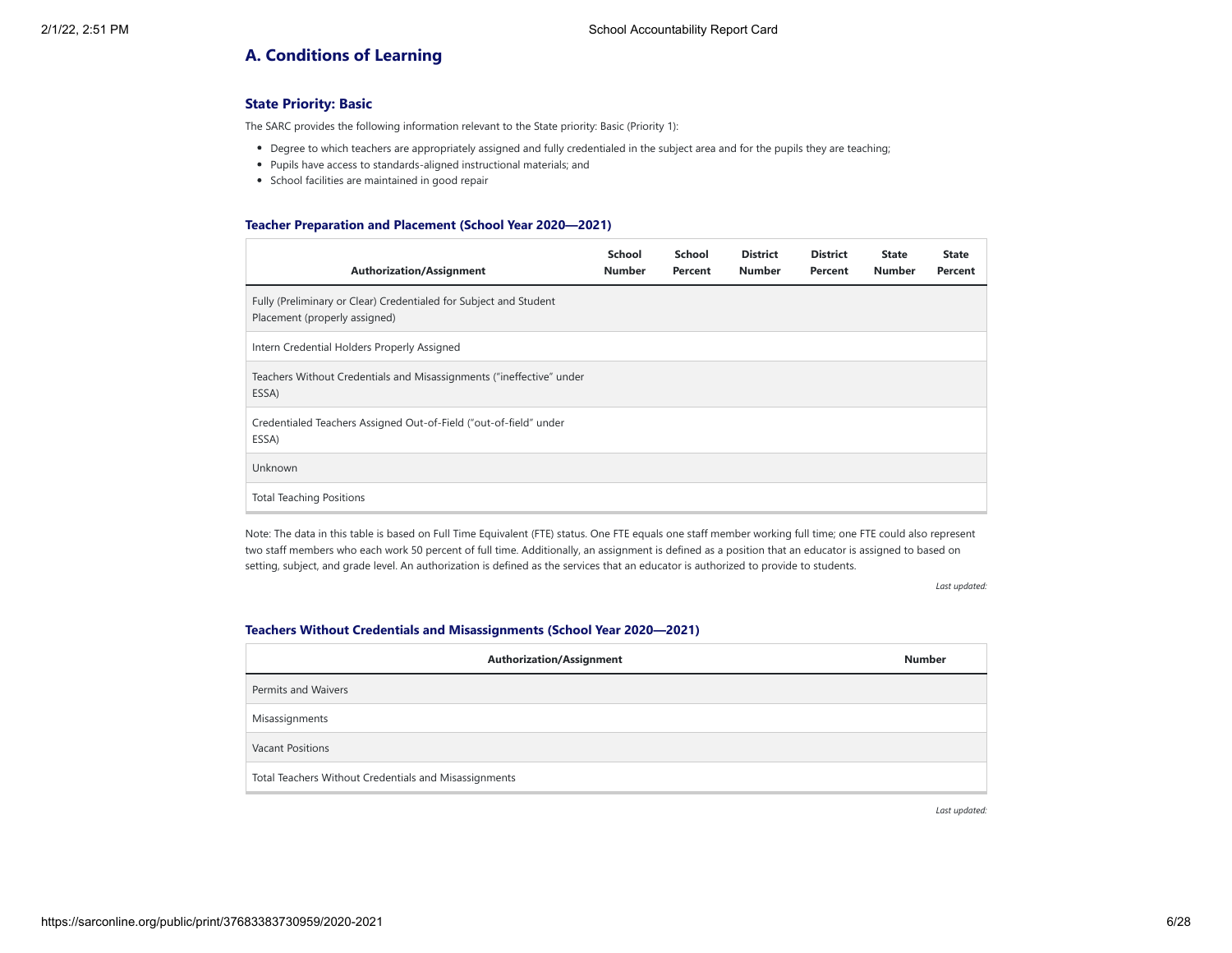## **Credentialed Teachers Assigned Out-of-Field (considered "out-of-field" under ESSA) (School Year 2020—2021)**

| Indicator                                              | <b>Number</b> |
|--------------------------------------------------------|---------------|
| Credentialed Teachers Authorized on a Permit or Waiver |               |
| Local Assignment Options                               |               |
| Total Out-of-Field Teachers                            |               |

*Last updated:*

## **Class Assignments (School Year 2020—2021)**

| <b>Indicator</b>                                                                                                                                 | Percent |
|--------------------------------------------------------------------------------------------------------------------------------------------------|---------|
| Misassignments for English Learners (a percentage of all the classes with English learners taught by teachers that are misassigned)              |         |
| No credential, permit or authorization to teach (a percentage of all the classes taught by teachers with no record of an authorization to teach) |         |

*Last updated:*

Note: For more information refer to the Updated Teacher Equity Definitions web page at https://www.cde.ca.gov/pd/ee/teacherequitydefinitions.asp.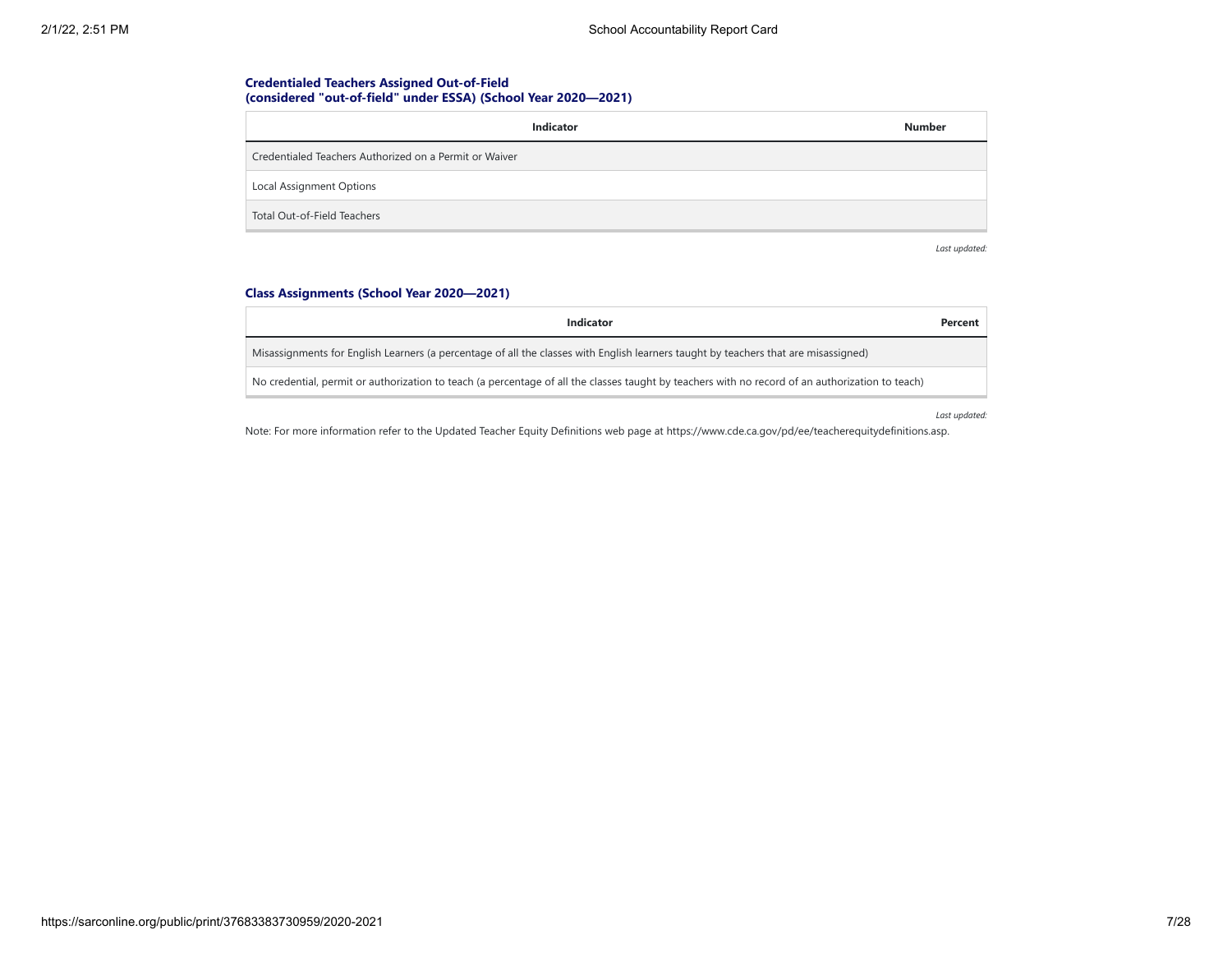#### **School Facility Conditions and Planned Improvements**

The Charter School of San Diego's resource centers are exceptionally attractive, clean, safe, and orderly. Every resource center is fully equipped with student computers linked to the Internet, teacher laptop computers, audio-visual equipment, individual teacher telephones, bookshelves, textbooks, storage, alarm systems, smoke detectors, tables, chairs, and teacher desks.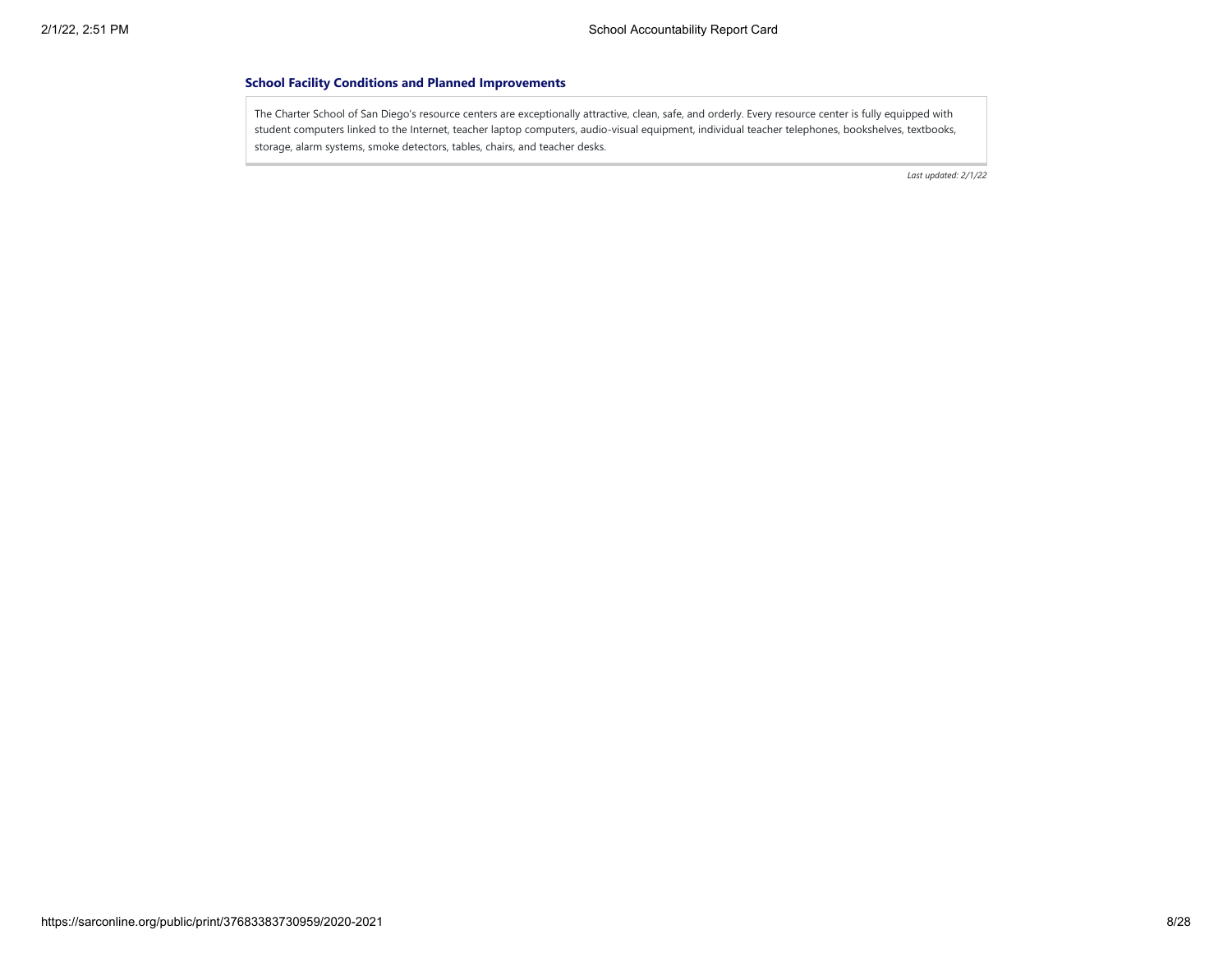## **B. Pupil Outcomes**

## **State Priority: Pupil Achievement**

The SARC provides the following information relevant to the State priority: Pupil Achievement (Priority 4):

- **Statewide assessments** (i.e., California Assessment of Student Performance and Progress [CAASPP] System includes the Smarter Balanced Summative Assessments for students in the general education population and the California Alternate Assessments [CAAs] for English language arts/literacy [ELA] and mathematics given in grades three through eight and grade eleven. Only eligible students may participate in the administration of the CAAs. CAAs items are aligned with alternate achievement standards, which are linked with the Common Core State Standards [CCSS] for students with the most significant cognitive disabilities).
- The CAASPP System encompasses the following assessments and student participation requirements:
- 1. **Smarter Balanced Summative Assessments and CAAs for ELA** in grades three through eight and grade eleven.
- 2. **Smarter Balanced Summative Assessments and CAAs for mathematics** in grades three through eight and grade eleven.
- 3. **California Science Test (CAST) and CAAs for Science** in grades five, eight, and once in high school (i.e., grade ten, eleven, or twelve).

#### **SARC Reporting in the 2020–2021 School Year Only**

Where the most viable option, LEAs were required to administer the statewide summative assessments for ELA and mathematics. Where a statewide summative assessment was not the most viable option for the LEA (or for one or more grade-level[s] within the LEA) due to the pandemic, LEAs were allowed to report results from a different assessment that met the criteria established by the State Board of Education (SBE) on March 16, 2021. The assessments were required to be:

- Aligned with CA CCSS for ELA and mathematics;
- Available to students in grades 3 through 8, and grade 11; and
- Uniformly administered across a grade, grade span, school, or district to all eligible students.
- **Options:** Note that the CAAs could only be administered in-person following health and safety requirements. If it was not viable for the LEA to administer the CAAs in person with health and safety guidelines in place, the LEA was directed to not administer the tests. There were no other assessment options available for the CAAs. Schools administered the Smarter Balanced Summative Assessments for ELA and mathematics, other assessments that meet the SBE criteria, or a combination of both, and they could only choose one of the following:
	- Smarter Balanced ELA and mathematics summative assessments;
	- Other assessments meeting the SBE criteria; or
	- Combination of Smarter Balanced ELA and mathematics summative assessments and other assessments.
- **College and Career Ready:** The percentage of students who have successfully completed courses that satisfy the requirements for entrance to the University of California and the California State University, or career technical education sequences or programs of study.

#### **CAASPP Test Results in ELA and Mathematics for All Students**

**Grades Three through Eight and Grade Eleven taking and completing a state-administered assessment Percentage of Students Meeting or Exceeding the State Standard**

| <b>Subject</b>                                       | <b>School</b><br>2019-2020 | <b>School</b><br>2020-2021 | <b>District</b><br>2019-2020 | <b>District</b><br>2020-2021 | <b>State</b><br>2019-2020 | <b>State</b><br>2020-2021 |
|------------------------------------------------------|----------------------------|----------------------------|------------------------------|------------------------------|---------------------------|---------------------------|
| English Language Arts / Literacy (grades 3-8 and 11) | N/A                        | N/A                        | N/A                          | N/A                          | N/A                       | N/A                       |
| Mathematics (grades 3-8 and 11)                      | N/A                        | N/A                        | N/A                          | N/A                          | N/A                       | N/A                       |

Note: The 2019–2020 data cells with N/A values indicate that the 2019–2020 data are not available due to the COVID-19 pandemic and resulting summative test suspension. The Executive Order N-30-20 was issued which waived the assessment, accountability, and reporting requirements for the 2019–2020 school year.

Note: The 2020–2021 data cells have N/A values because these data are not comparable to other year data due to the COVID-19 pandemic during the 2020–2021 school year. Where the CAASPP assessments in ELA and/or mathematics is not the most viable option, the LEAs were allowed to administer local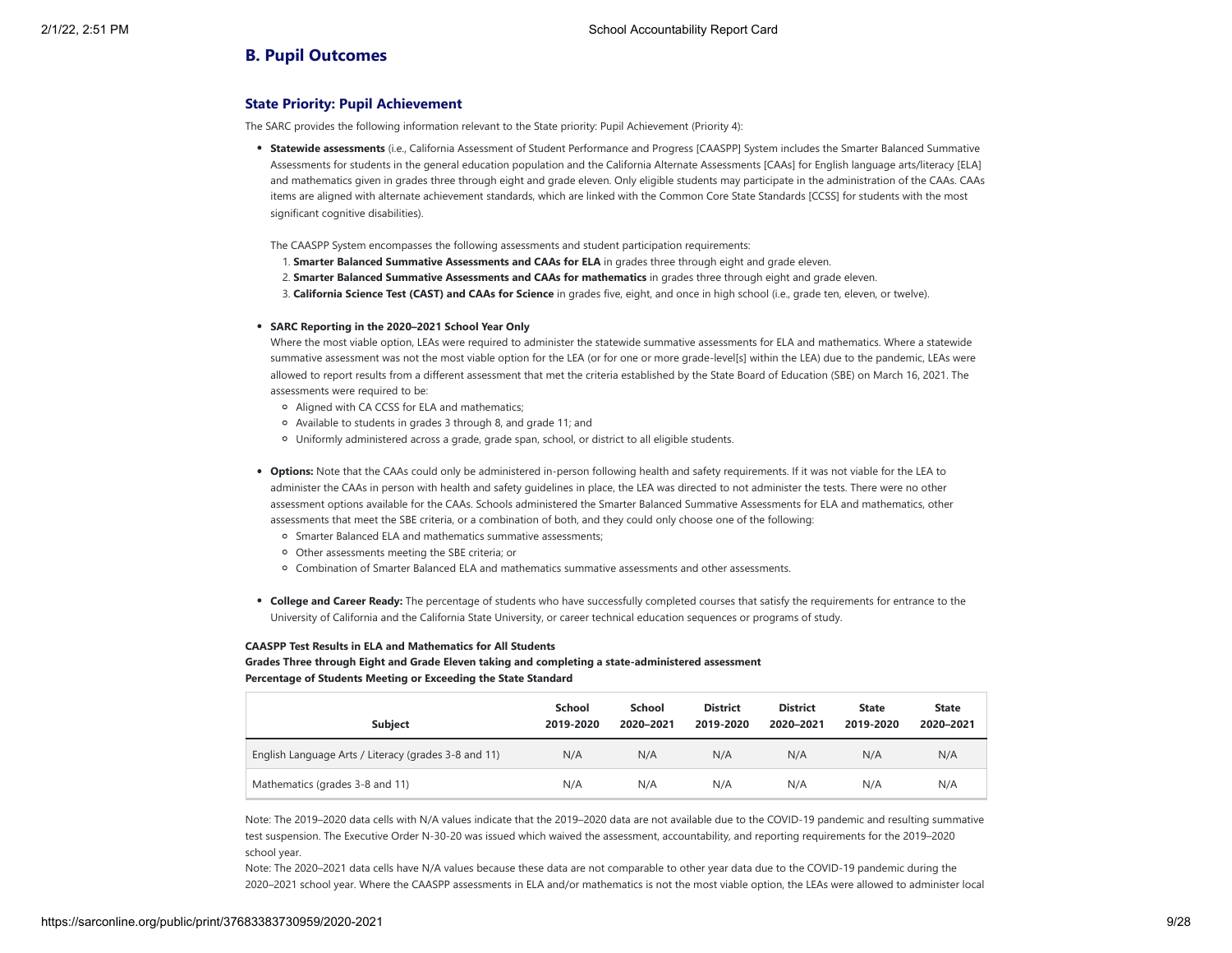## 2/1/22, 2:51 PM School Accountability Report Card

assessments. Therefore, the 2020–2021 data between school years for the school, district, state are not an accurate comparison. As such, it is inappropriate to compare results of the 2020–2021 school year to other school years.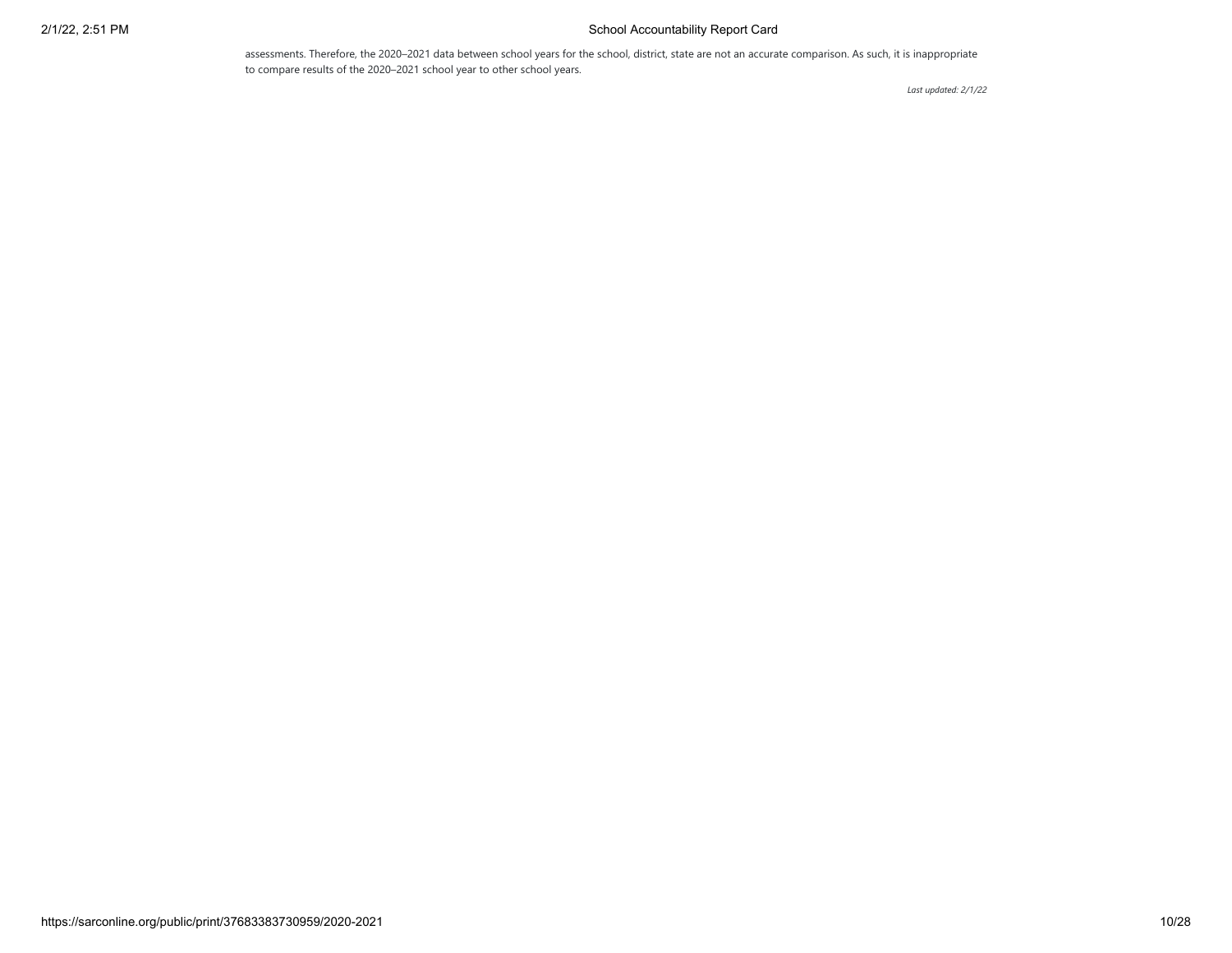### **CAASPP Test Results in ELA by Student Group for students taking and completing a state-administered assessment Grades Three through Eight and Grade Eleven**

**(School Year 2020—2021)**

| <b>Student Group</b>                                 | <b>Total</b><br><b>Enrollment</b> | <b>Number</b><br><b>Tested</b> | Percent<br><b>Tested</b> | Percent<br><b>Not</b><br><b>Tested</b> | Percent<br>Met or<br><b>Exceeded</b> |
|------------------------------------------------------|-----------------------------------|--------------------------------|--------------------------|----------------------------------------|--------------------------------------|
| All Students                                         | 596                               | <b>NT</b>                      | <b>NT</b>                | <b>NT</b>                              | <b>NT</b>                            |
| Female                                               | 292                               | <b>NT</b>                      | <b>NT</b>                | <b>NT</b>                              | <b>NT</b>                            |
| Male                                                 | 302                               | <b>NT</b>                      | <b>NT</b>                | <b>NT</b>                              | <b>NT</b>                            |
| American Indian or Alaska Native                     | $\mathsf{O}\xspace$               | $\mathbf{0}$                   | $\mathbf{0}$             | $\mathbf 0$                            | $\mathbf 0$                          |
| Asian                                                | 13                                | <b>NT</b>                      | <b>NT</b>                | <b>NT</b>                              | <b>NT</b>                            |
| <b>Black or African American</b>                     | 30                                | <b>NT</b>                      | <b>NT</b>                | <b>NT</b>                              | <b>NT</b>                            |
| Filipino                                             | $\overline{\phantom{a}}$ .        | <b>NT</b>                      | <b>NT</b>                | <b>NT</b>                              | <b>NT</b>                            |
| Hispanic or Latino                                   | 317                               | <b>NT</b>                      | <b>NT</b>                | <b>NT</b>                              | <b>NT</b>                            |
| Native Hawaiian or Pacific Islander                  | $\mathbf 0$                       | $\mathbf{0}$                   | $\mathbf 0$              | $\mathbf{0}$                           | $\mathbf{0}$                         |
| Two or More Races                                    | 90                                | <b>NT</b>                      | <b>NT</b>                | <b>NT</b>                              | <b>NT</b>                            |
| White                                                | 143                               | <b>NT</b>                      | <b>NT</b>                | <b>NT</b>                              | <b>NT</b>                            |
| <b>English Learners</b>                              | 58                                | <b>NT</b>                      | <b>NT</b>                | <b>NT</b>                              | <b>NT</b>                            |
| Foster Youth                                         | $\overline{\phantom{a}}$ .        | <b>NT</b>                      | <b>NT</b>                | <b>NT</b>                              | <b>NT</b>                            |
| Homeless                                             |                                   |                                |                          |                                        |                                      |
| Military                                             | $\sim$ $-$                        | <b>NT</b>                      | <b>NT</b>                | <b>NT</b>                              | <b>NT</b>                            |
| Socioeconomically Disadvantaged                      | 339                               | <b>NT</b>                      | <b>NT</b>                | <b>NT</b>                              | <b>NT</b>                            |
| <b>Students Receiving Migrant Education Services</b> | $\mathsf{O}\xspace$               | $\mathbf 0$                    | $\mathbf 0$              | $\mathbf 0$                            | $\mathbf 0$                          |
| <b>Students with Disabilities</b>                    | 111                               | <b>NT</b>                      | <b>NT</b>                | <b>NT</b>                              | <b>NT</b>                            |

Note: N/T values indicate that this school did not test students using the CAASPP for ELA.

Note: Double dashes (--) appear in the table when the number of students is ten or less, either because the number of students in this category is too small for statistical accuracy or to protect student privacy.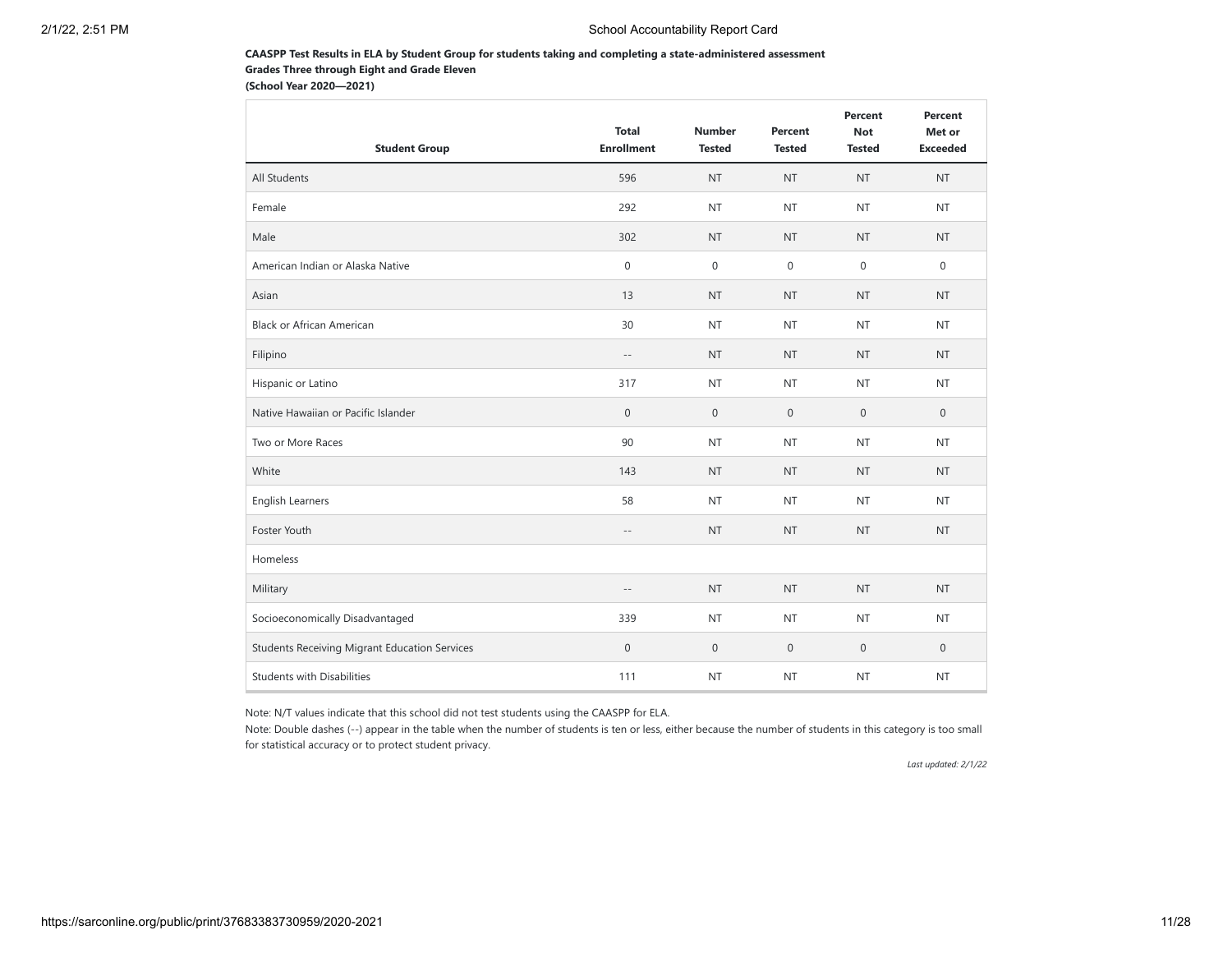#### **CAASPP Test Results in Mathematics by Student Group for students taking and completing a state-administered assessment Grades Three through Eight and Grade Eleven**

**(School Year 2020—2021)**

| <b>Student Group</b>                                 | <b>Total</b><br><b>Enrollment</b> | <b>Number</b><br><b>Tested</b> | Percent<br><b>Tested</b> | Percent<br><b>Not</b><br><b>Tested</b> | Percent<br>Met or<br><b>Exceeded</b> |
|------------------------------------------------------|-----------------------------------|--------------------------------|--------------------------|----------------------------------------|--------------------------------------|
| All Students                                         | 596                               | <b>NT</b>                      | <b>NT</b>                | <b>NT</b>                              | <b>NT</b>                            |
| Female                                               | 292                               | <b>NT</b>                      | <b>NT</b>                | <b>NT</b>                              | <b>NT</b>                            |
| Male                                                 | 302                               | <b>NT</b>                      | <b>NT</b>                | <b>NT</b>                              | <b>NT</b>                            |
| American Indian or Alaska Native                     | $\mathbf 0$                       | $\mathbf 0$                    | $\mathbf 0$              | $\mathbf 0$                            | $\mathbf{0}$                         |
| Asian                                                | 13                                | <b>NT</b>                      | <b>NT</b>                | <b>NT</b>                              | <b>NT</b>                            |
| <b>Black or African American</b>                     | 30                                | <b>NT</b>                      | <b>NT</b>                | <b>NT</b>                              | <b>NT</b>                            |
| Filipino                                             | $\sim$ $-$                        | <b>NT</b>                      | <b>NT</b>                | <b>NT</b>                              | <b>NT</b>                            |
| Hispanic or Latino                                   | 317                               | <b>NT</b>                      | <b>NT</b>                | <b>NT</b>                              | <b>NT</b>                            |
| Native Hawaiian or Pacific Islander                  | $\boldsymbol{0}$                  | $\mathbf{0}$                   | $\mathbf 0$              | $\mathbf{0}$                           | $\mathbf{0}$                         |
| Two or More Races                                    | 90                                | <b>NT</b>                      | <b>NT</b>                | <b>NT</b>                              | <b>NT</b>                            |
| White                                                | 143                               | <b>NT</b>                      | <b>NT</b>                | <b>NT</b>                              | <b>NT</b>                            |
| <b>English Learners</b>                              | 58                                | <b>NT</b>                      | <b>NT</b>                | <b>NT</b>                              | <b>NT</b>                            |
| Foster Youth                                         | $\overline{\phantom{a}}$ .        | <b>NT</b>                      | <b>NT</b>                | <b>NT</b>                              | <b>NT</b>                            |
| Homeless                                             |                                   |                                |                          |                                        |                                      |
| Military                                             | $\qquad \qquad -$                 | <b>NT</b>                      | <b>NT</b>                | <b>NT</b>                              | <b>NT</b>                            |
| Socioeconomically Disadvantaged                      | 339                               | <b>NT</b>                      | <b>NT</b>                | <b>NT</b>                              | <b>NT</b>                            |
| <b>Students Receiving Migrant Education Services</b> | $\mathbf 0$                       | $\mathbf 0$                    | $\mathbf{0}$             | $\mathbf 0$                            | $\mathbf 0$                          |
| <b>Students with Disabilities</b>                    | 111                               | NT                             | <b>NT</b>                | <b>NT</b>                              | <b>NT</b>                            |

Note: N/T values indicate that this school did not test students using the CAASPP for Mathematics.

Note: Double dashes (--) appear in the table when the number of students is ten or less, either because the number of students in this category is too small for statistical accuracy or to protect student privacy.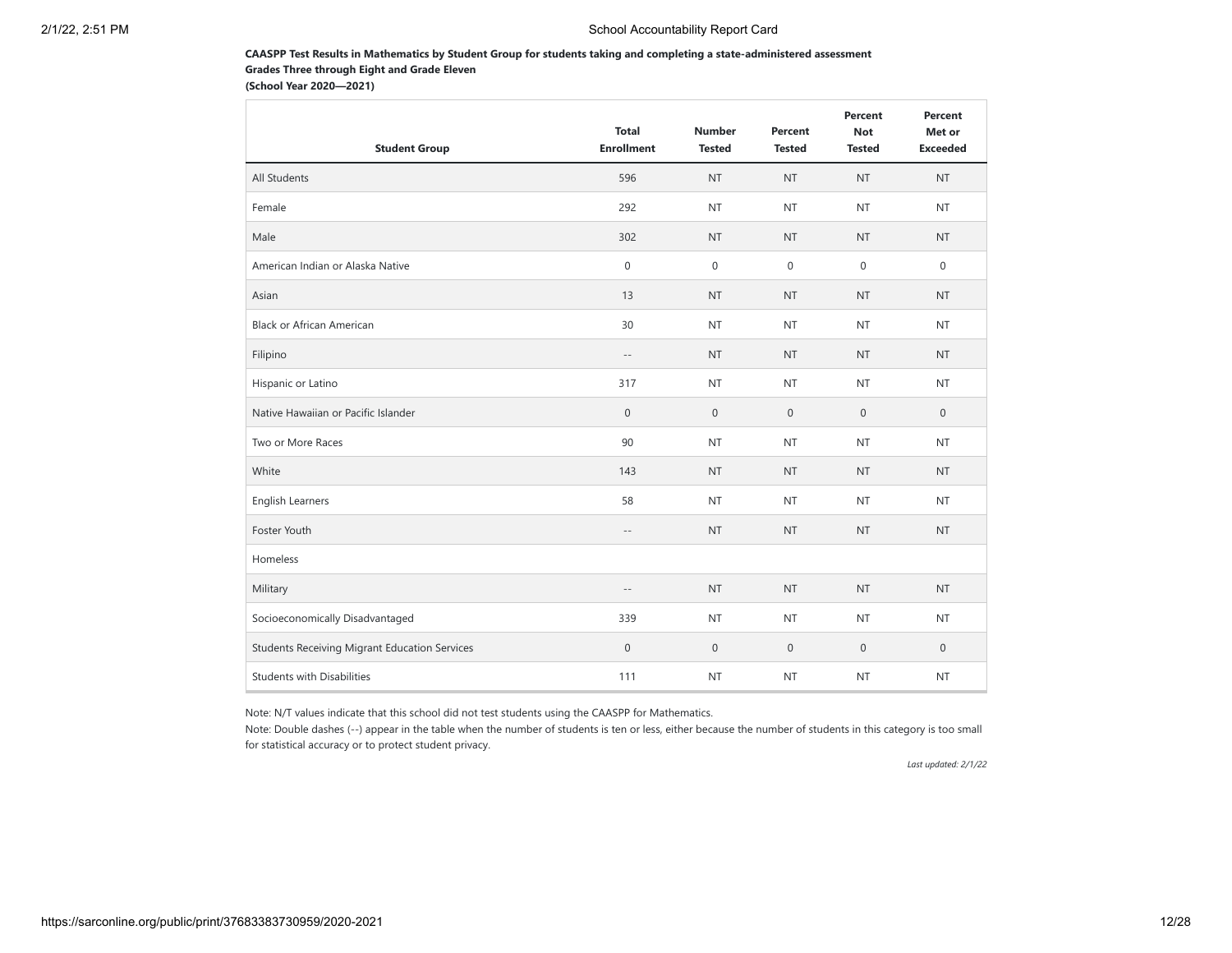#### **Local Assessment Test Results in ELA by Student Group**

**Assessment Name(s): NWEA MAP Growth Reading**

**Grades Three through Eight and Grade Eleven (School Year 2020—2021)**

| <b>Student Group</b>                                 | <b>Total</b><br><b>Enrollment</b> | <b>Number</b><br><b>Tested</b> | Percent<br><b>Tested</b> | Percent<br><b>Not</b><br><b>Tested</b> | Percent<br>At or<br><b>Above Grade Level</b> |
|------------------------------------------------------|-----------------------------------|--------------------------------|--------------------------|----------------------------------------|----------------------------------------------|
| All Students                                         | 580                               | 467                            | 81                       | 19                                     | 61.7                                         |
| Female                                               | 290                               | 231                            | 80                       | 20                                     | 65.4                                         |
| Male                                                 | 288                               | 234                            | 81                       | 19                                     | 57.7                                         |
| American Indian or Alaska Native                     |                                   |                                |                          |                                        |                                              |
| Asian                                                | 15                                | 13                             | 87                       | 13                                     | 61.5                                         |
| <b>Black or African American</b>                     | 29                                | 23                             | 79                       | 21                                     | 52.2                                         |
| Filipino                                             | $- -$                             | $- -$                          | $-\,-$                   | $-\,-$                                 | $-\,-$                                       |
| Hispanic or Latino                                   | 307                               | 251                            | 82                       | 18                                     | 56.6                                         |
| Native Hawaiian or Pacific Islander                  |                                   |                                |                          |                                        |                                              |
| Two or More Races                                    | 83                                | 63                             | 76                       | 24                                     | 68.3                                         |
| White                                                | 137                               | 110                            | 80                       | 20                                     | 70.9                                         |
| English Learners                                     | 104                               | 80                             | 77                       | 23                                     | 31.3                                         |
| Foster Youth                                         |                                   |                                |                          |                                        |                                              |
| Homeless                                             | Ξ.                                | $\sim$                         |                          | $-$                                    | $\sim$                                       |
| Military                                             |                                   |                                |                          |                                        |                                              |
| Socioeconomically Disadvantaged                      | 56                                | 50                             | 89                       | 11                                     | 14.0                                         |
| <b>Students Receiving Migrant Education Services</b> |                                   |                                |                          |                                        |                                              |
| <b>Students with Disabilities</b>                    | 29                                | 23                             | 79                       | 21                                     | 52.2                                         |

\*At or above the grade-level standard in the context of the local assessment administered.

Note: LEAs/schools will populate this table for schools in cases where the school administered a local assessment.

Note: LEAs/schools will populate double dashes (--) in this table when the number of students is ten or less, either because the number of students in this category is too small for statistical accuracy or to protect student privacy.

Note: In cases where the school administered only the CAASPP assessment, LEAs/schools will populate this table with "N/A" values in all cells, meaning this table is Not Applicable for this school.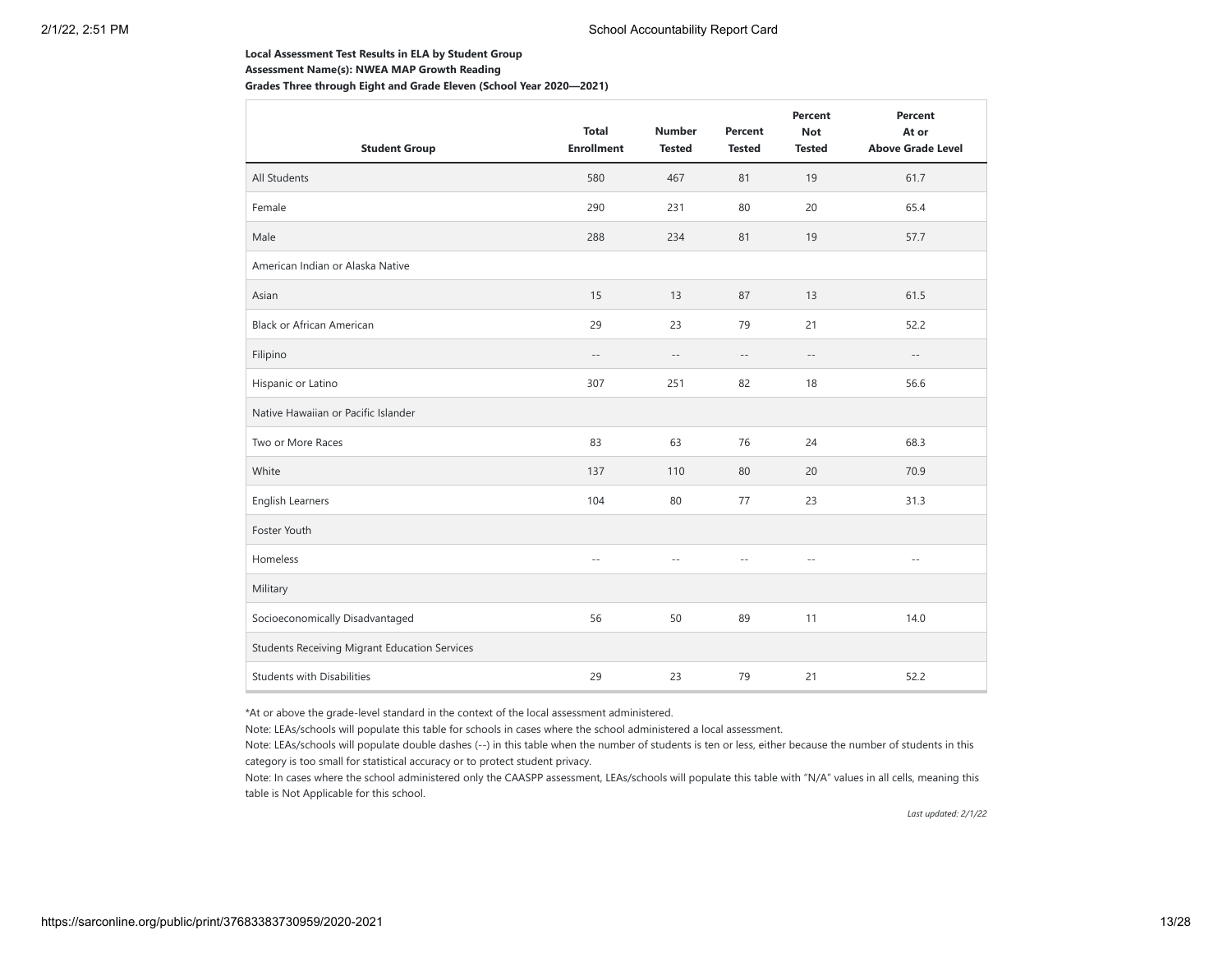#### **Local AssessmentTest Results in Mathematics by Student Group**

**Assessment Name(s): NWEA MAP Growth Math**

**Grades Three through Eight and Grade Eleven (School Year 2020—2021)**

| <b>Student Group</b>                                 | <b>Total</b><br><b>Enrollment</b> | <b>Number</b><br><b>Tested</b> | Percent<br><b>Tested</b> | Percent<br><b>Not</b><br><b>Tested</b> | Percent<br>At or<br><b>Above Grade Level</b> |
|------------------------------------------------------|-----------------------------------|--------------------------------|--------------------------|----------------------------------------|----------------------------------------------|
| All Students                                         | 580                               | 490                            | 84                       | 16                                     | 35.1                                         |
| Female                                               | 290                               | 236                            | 81                       | 19                                     | 36.9                                         |
| Male                                                 | 288                               | 252                            | 88                       | 13                                     | 32.9                                         |
| American Indian or Alaska Native                     |                                   |                                |                          |                                        |                                              |
| Asian                                                | 15                                | 13                             | 87                       | 13                                     | 38.5                                         |
| <b>Black or African American</b>                     | 29                                | 25                             | 86                       | 14                                     | 32.0                                         |
| Filipino                                             | $-\,-$                            | $- -$                          | $\overline{\phantom{a}}$ | $\sim$ $-$                             | $\overline{\phantom{a}}$ .                   |
| Hispanic or Latino                                   | 307                               | 259                            | 84                       | 16                                     | 26.3                                         |
| Native Hawaiian or Pacific Islander                  |                                   |                                |                          |                                        |                                              |
| Two or More Races                                    | 83                                | 68                             | 82                       | 18                                     | 47.1                                         |
| White                                                | 137                               | 118                            | 86                       | 14                                     | 47.5                                         |
| <b>English Learners</b>                              | 104                               | 89                             | 86                       | 14                                     | 12.4                                         |
| Foster Youth                                         |                                   |                                |                          |                                        |                                              |
| Homeless                                             | $-$                               | $-$                            |                          | $-$                                    | $\sim$ $-$                                   |
| Military                                             |                                   |                                |                          |                                        |                                              |
| Socioeconomically Disadvantaged                      | 56                                | 51                             | 91                       | 9                                      | 9.8                                          |
| <b>Students Receiving Migrant Education Services</b> |                                   |                                |                          |                                        |                                              |
| <b>Students with Disabilities</b>                    | 29                                | 25                             | 86                       | 14                                     | 32.0                                         |

\*At or above the grade-level standard in the context of the local assessment administered.

Note: LEAs/schools will populate this table for schools in cases where the school administered a local assessment.

Note: LEAs/schools will populate double dashes (--) in this table when the number of students is ten or less, either because the number of students in this category is too small for statistical accuracy or to protect student privacy.

Note: In cases where the school administered only the CAASPP assessment, LEAs/schools will populate this table with "N/A" values in all cells, meaning this table is Not Applicable for this school.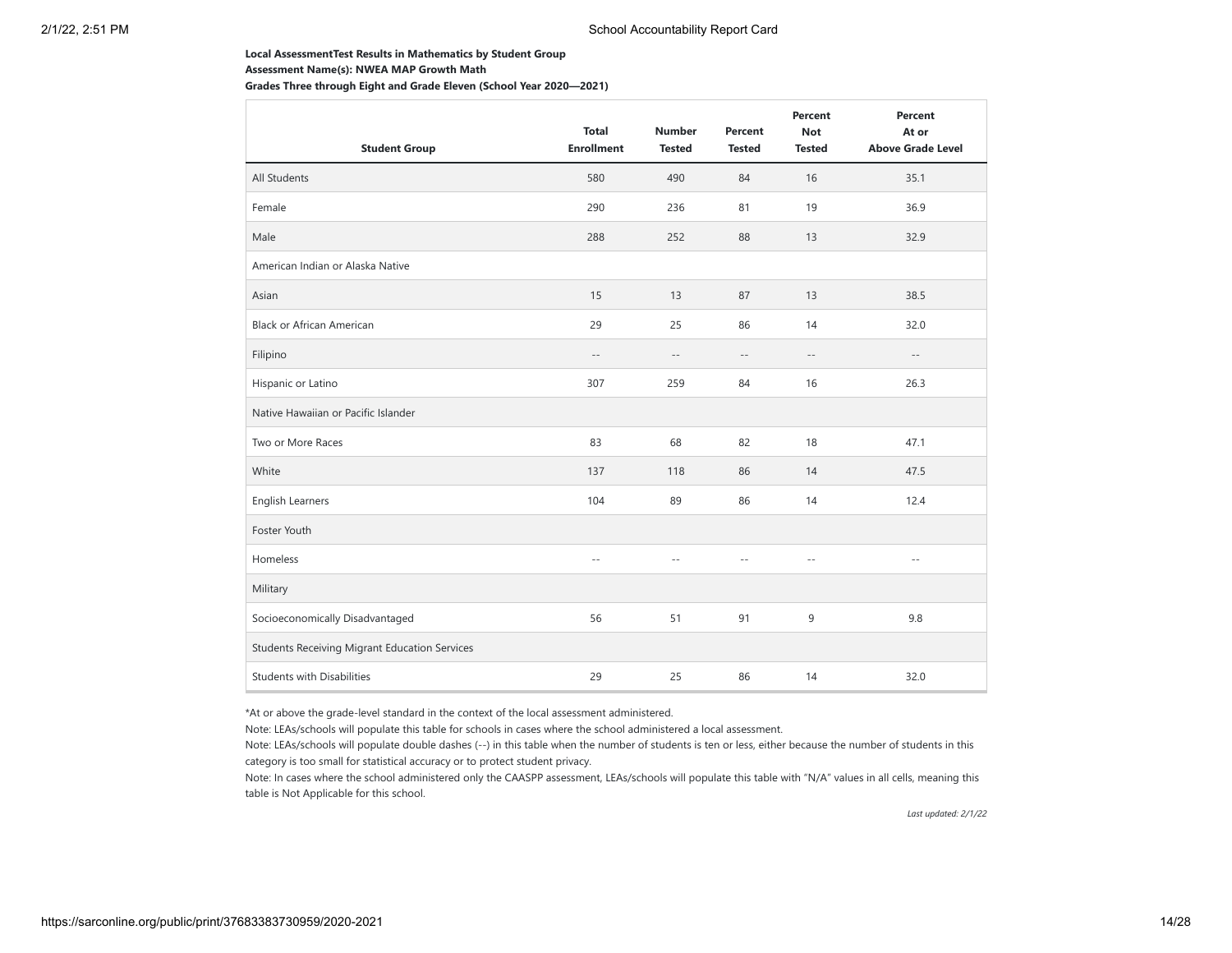## **CAASPP Test Results in Science for All Students Grades Five, Eight and High School**

## **Percentage of Students Meeting or Exceeding the State Standard**

| <b>Subject</b>                         | School    | School    | <b>District</b> | <b>District</b> | State     | <b>State</b> |
|----------------------------------------|-----------|-----------|-----------------|-----------------|-----------|--------------|
|                                        | 2019-2020 | 2020-2021 | 2019-2020       | 2020-2021       | 2019-2020 | 2020-2021    |
| Science (grades 5, 8, and high school) | N/A       | NT        | N/A             | $- -$           | N/A       | 28.72        |

Note: The 2019–2020 data cells with N/A values indicate that the 2019–2020 data are not available due to the COVID-19 pandemic and resulting summative testing suspension. The Executive Order N-30-20 was issued which waived the assessment, accountability, and reporting requirements for the 2019–2020 school year.

Note: For any 2020–2021 data cells with N/T values indicate that this school did not test students using the CAASPP Science.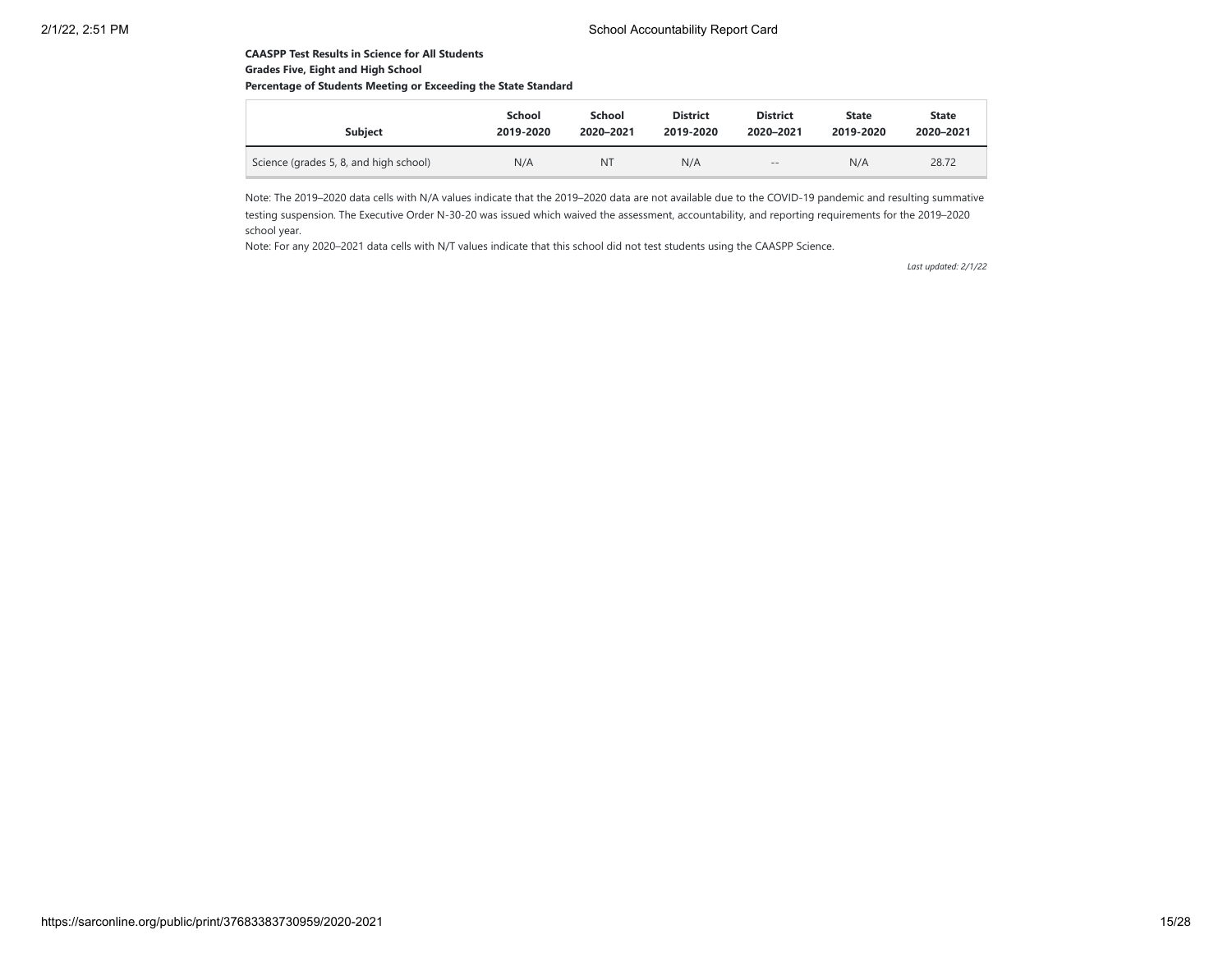## **CAASPP Test Results in Science by Student Group Grades Five, Eight and High School (School Year 2020—2021)**

| <b>Student Group</b>                                 | <b>Total</b><br><b>Enrollment</b> | <b>Number</b><br><b>Tested</b> | Percent<br><b>Tested</b> | Percent<br><b>Not</b><br><b>Tested</b> | Percent<br>Met or<br><b>Exceeded</b> |
|------------------------------------------------------|-----------------------------------|--------------------------------|--------------------------|----------------------------------------|--------------------------------------|
| All Students                                         | 362                               | <b>NT</b>                      | <b>NT</b>                | <b>NT</b>                              | <b>NT</b>                            |
| Female                                               | 184                               | <b>NT</b>                      | <b>NT</b>                | <b>NT</b>                              | <b>NT</b>                            |
| Male                                                 | 176                               | <b>NT</b>                      | <b>NT</b>                | <b>NT</b>                              | <b>NT</b>                            |
| American Indian or Alaska Native                     | $\mathbf 0$                       | $\boldsymbol{0}$               | $\mathsf{O}\xspace$      | $\mathbf 0$                            | $\mathbf{0}$                         |
| Asian                                                | $-\,-$                            | <b>NT</b>                      | <b>NT</b>                | <b>NT</b>                              | <b>NT</b>                            |
| <b>Black or African American</b>                     | 24                                | <b>NT</b>                      | <b>NT</b>                | <b>NT</b>                              | <b>NT</b>                            |
| Filipino                                             | $-\,-$                            | <b>NT</b>                      | <b>NT</b>                | <b>NT</b>                              | <b>NT</b>                            |
| Hispanic or Latino                                   | 183                               | <b>NT</b>                      | <b>NT</b>                | <b>NT</b>                              | <b>NT</b>                            |
| Native Hawaiian or Pacific Islander                  | $\boldsymbol{0}$                  | $\mathbf{0}$                   | $\mathbf 0$              | $\mathbf{0}$                           | $\mathbf{0}$                         |
| Two or More Races                                    | 57                                | <b>NT</b>                      | <b>NT</b>                | <b>NT</b>                              | <b>NT</b>                            |
| White                                                | 93                                | <b>NT</b>                      | <b>NT</b>                | <b>NT</b>                              | <b>NT</b>                            |
| <b>English Learners</b>                              | 19                                | <b>NT</b>                      | <b>NT</b>                | <b>NT</b>                              | <b>NT</b>                            |
| Foster Youth                                         | $-\,-$                            | <b>NT</b>                      | <b>NT</b>                | <b>NT</b>                              | <b>NT</b>                            |
| Homeless                                             |                                   |                                |                          |                                        |                                      |
| Military                                             | $\sim$ $\sim$                     | <b>NT</b>                      | <b>NT</b>                | <b>NT</b>                              | <b>NT</b>                            |
| Socioeconomically Disadvantaged                      | 192                               | <b>NT</b>                      | <b>NT</b>                | <b>NT</b>                              | <b>NT</b>                            |
| <b>Students Receiving Migrant Education Services</b> | $\boldsymbol{0}$                  | $\mathsf{O}\xspace$            | $\boldsymbol{0}$         | $\mathbf 0$                            | $\mathbf{0}$                         |
| <b>Students with Disabilities</b>                    | 73                                | <b>NT</b>                      | <b>NT</b>                | <b>NT</b>                              | <b>NT</b>                            |

Note: N/T values indicate that this school did not test students using the CAASPP for Science.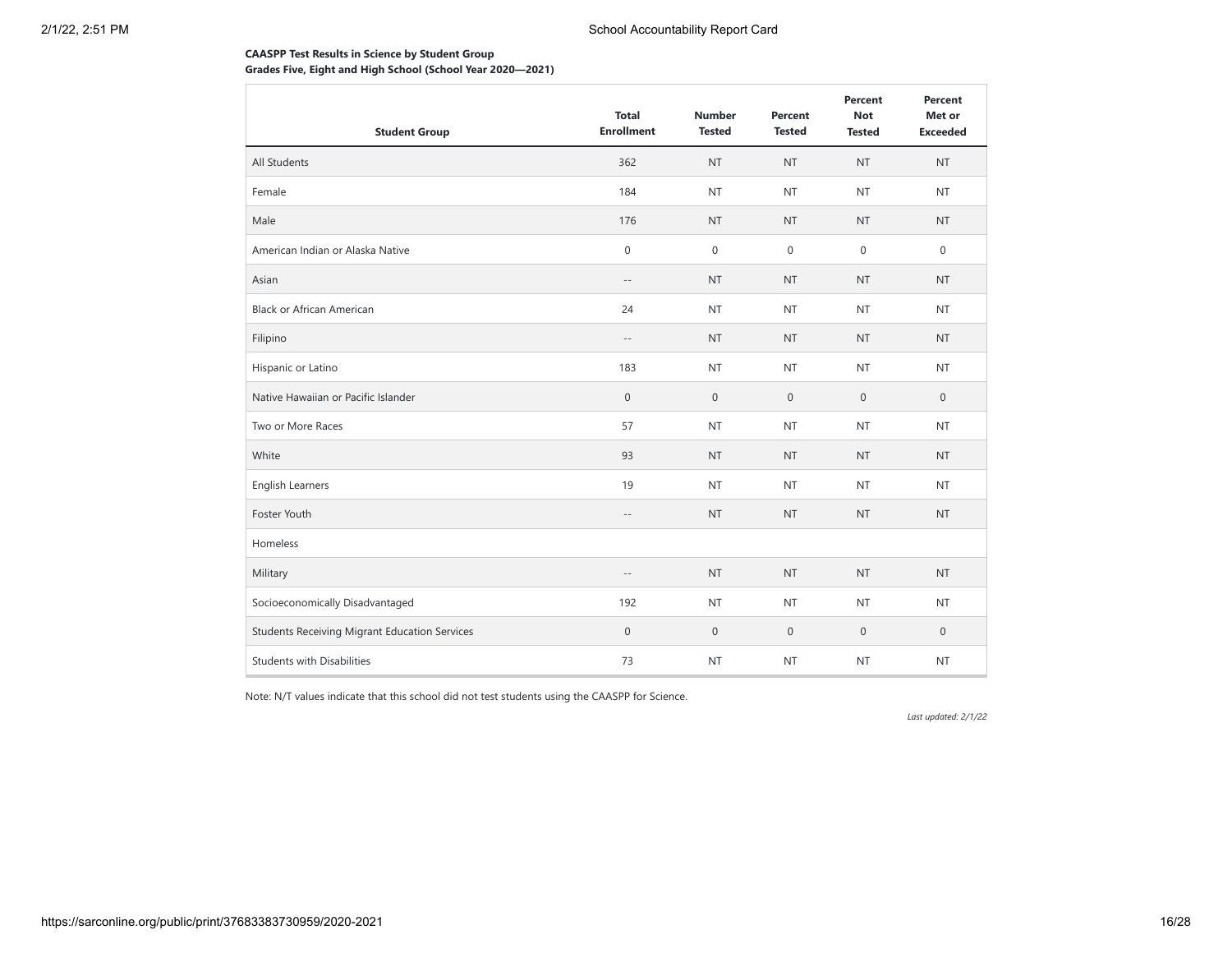#### **Career Technical Education (CTE) Programs (School Year 2020—2021)**

Career Technical Education (CTE) opportunities vary according to the students' goals. Student strengths, interests and values are discussed with the student and parents and become part of the Pathways Personalized Educational Plan (PPEP). CSSD offers more than 20 CTE courses and 5 Career Pathways in either an independent study or online environments. Eleventh and twelfth grade students research career paths and post-secondary career options to compile an electronic portfolio as part of a required senior course called "Pathways Exhibition" which leads to a Workforce Readiness Certificate. Counselors, teachers, career resource speakers, administrators and parents provide assistance in the educational and career decision making process. Because of the flexibility in this school's schedule, students are able to work while traditional schools are in session, which broadens the range of job opportunities and work-based learning available. The school allows students the freedom to participate in community events and encourages them to volunteer. In order to broaden their experience and prepare students for the transition from school to career, students who remain at The Charter School of San Diego until graduation are required to earn two credits in a specified CTE course, Service Learning, or in our state approved General Work Experience Education (WEE) courses. In this way, students have the chance to experience the world outside school as either volunteers or while learning a career skill on their path to becoming College and Career Ready.

*Last updated: 2/1/22*

#### **Career Technical Education (CTE) Participation (School Year 2020—2021)**

| <b>Measure</b>                                                                                                          | <b>CTE Program Participation</b> |
|-------------------------------------------------------------------------------------------------------------------------|----------------------------------|
| Number of Pupils Participating in CTE                                                                                   | 610                              |
| Percent of Pupils that Complete a CTE Program and Earn a High School Diploma                                            | $- -$                            |
| Percent of CTE Courses that are Sequenced or Articulated Between the School and Institutions of Postsecondary Education | 4.8                              |

*Last updated: 2/1/22*

#### **Course Enrollment/Completion of University of California (UC) and/or California State University (CSU) Admission Requirements**

| <b>UC/CSU Course Measure</b>                                                | Percent |
|-----------------------------------------------------------------------------|---------|
| 2020–2021 Pupils Enrolled in Courses Required for UC/CSU Admission          | 95.19%  |
| 2019-2020 Graduates Who Completed All Courses Required for UC/CSU Admission | 5.28%   |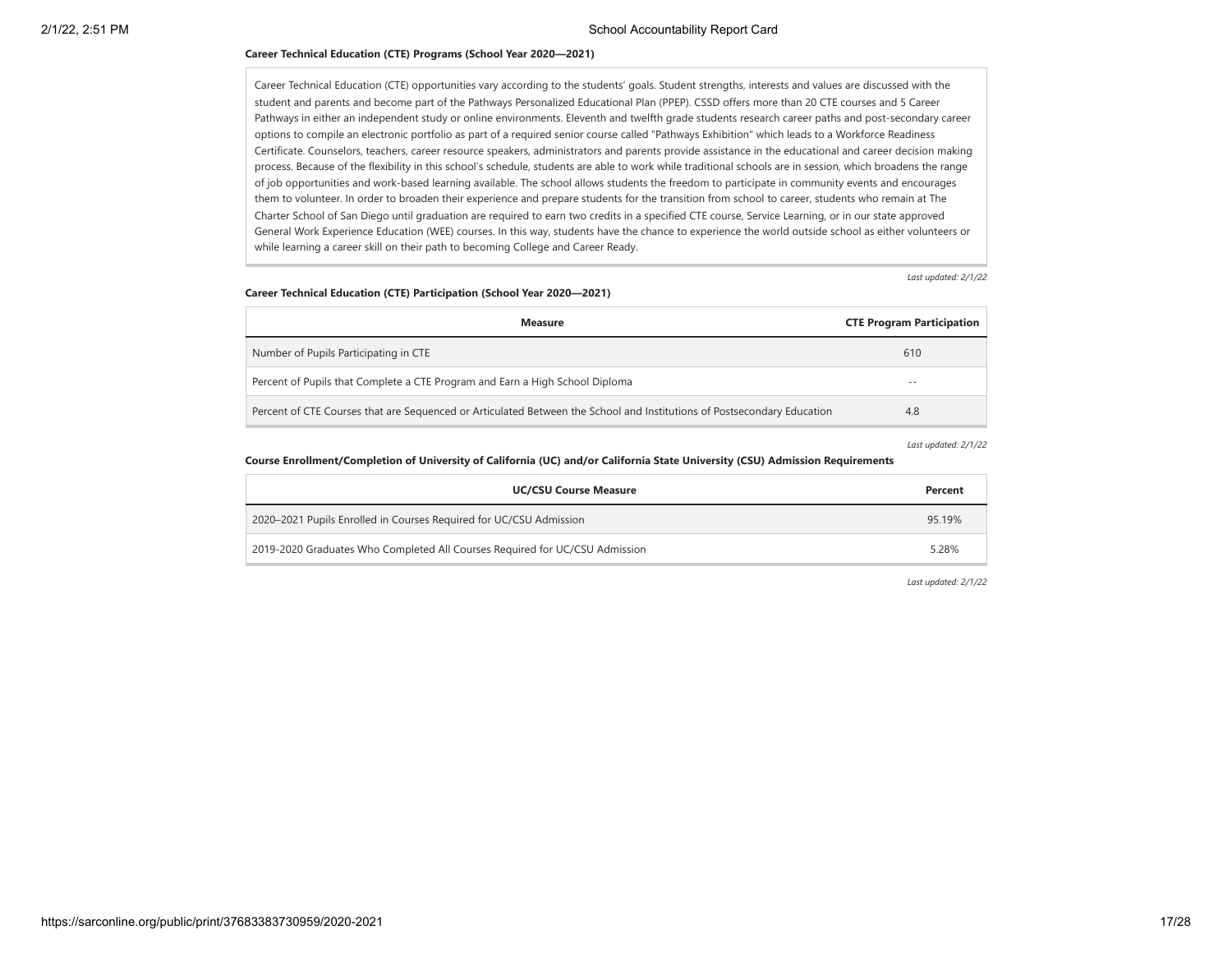## **State Priority: Other Pupil Outcomes**

The SARC provides the following information relevant to the State priority: Other Pupil Outcomes (Priority 8):

Pupil outcomes in the subject area of physical education

## **California Physical Fitness Test Results (School Year 2020—2021)**

| <b>Grade Level</b> | Percentage of<br><b>Students Meeting</b><br><b>Four of Six</b><br><b>Fitness Standards</b> | Percentage of<br><b>Students Meeting</b><br><b>Five of Six</b><br><b>Fitness Standards</b> | Percentage of<br><b>Students Meeting</b><br>Six of Six<br><b>Fitness Standards</b> |
|--------------------|--------------------------------------------------------------------------------------------|--------------------------------------------------------------------------------------------|------------------------------------------------------------------------------------|
| C                  | N/A                                                                                        | N/A                                                                                        | N/A                                                                                |
|                    | $- -$                                                                                      | $- -$                                                                                      | $- -$                                                                              |
| 9                  | $\qquad \qquad -$                                                                          | $\qquad \qquad -$                                                                          | $\qquad \qquad -$                                                                  |

Note: Due to the COVID-19 crisis, the Physical Fitness Test was suspended during the 2020–2021 school year and therefore no data are reported.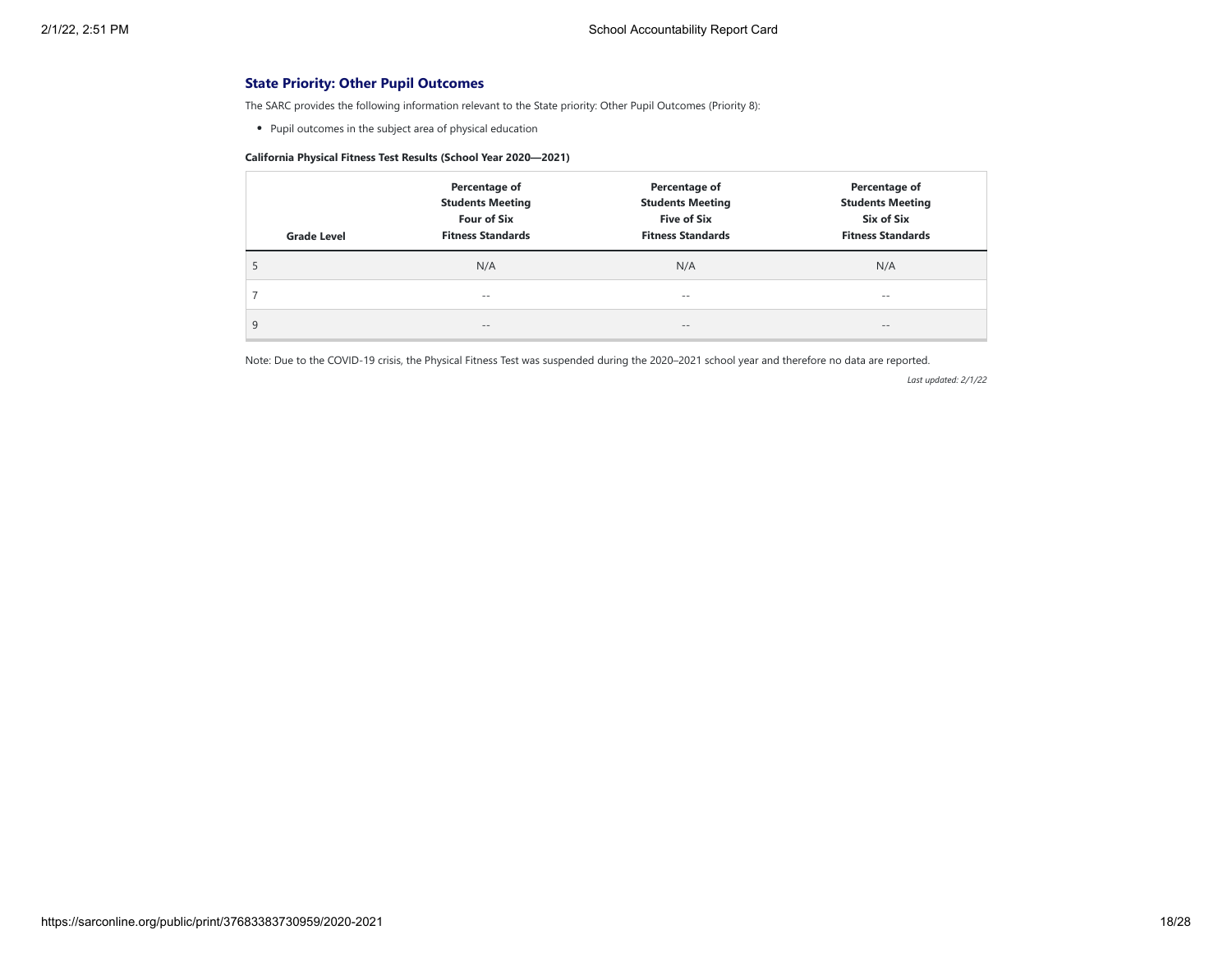## **C. Engagement**

## **State Priority: Parental Involvement**

The SARC provides the following information relevant to the State priority: Parental Involvement (Priority 3):

Efforts the school district makes to seek parent input in making decisions for the school district and each school site

#### **Opportunities for Parental Involvement (School Year 2021-2022)**

Parents become involved in their children's education at The Charter School of San Diego from the beginning. Parents are a part of the initial meeting with the teacher, when they learn school requirements. Together with the student, they develop each student's unique Pathways Personalized Educational Plan (PPEP). Parents are encouraged to call and make appointments at any time; parents are involved in their child's education on a daily/weekly basis. Parents are encouraged to give feedback through the annual LCAP parent survey, open houses, senior exit orientation meetings, master agreement signings, board meetings, and graduation.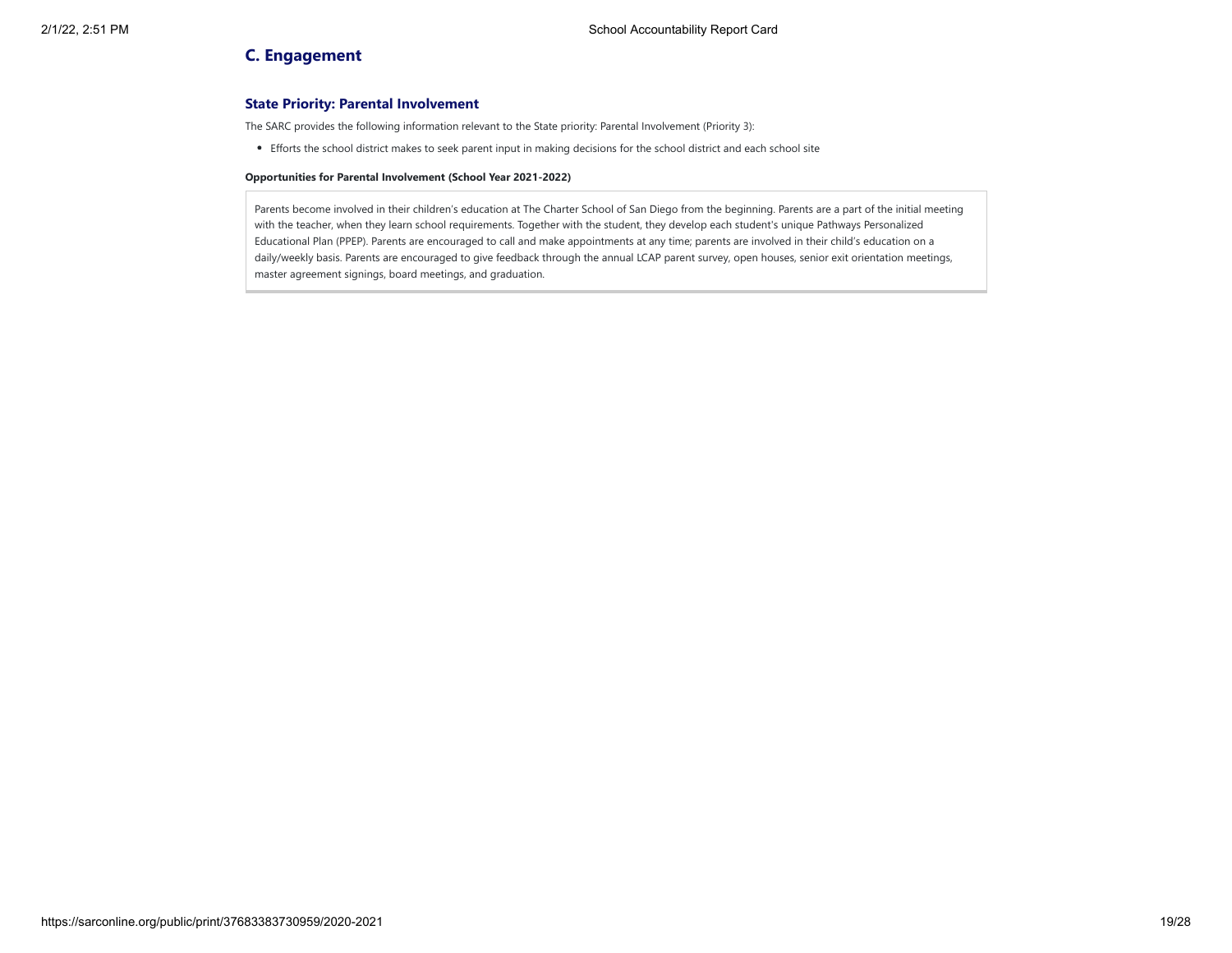## **State Priority: Pupil Engagement**

The SARC provides the following information relevant to the State priority: Pupil Engagement (Priority 5):

- High school dropout rates; and
- High school graduation rates
- Chronic Absenteeism

#### **Dropout Rate and Graduation Rate (Four-Year Cohort Rate)**

| <b>Indicator</b>       | School<br>2018-2019 | School<br>2019-2020 | School<br>2020-2021 | <b>District</b><br>2018-2019 | <b>District</b><br>2019-2020 | <b>District</b><br>2020-2021 | <b>State</b><br>2018-2019 | <b>State</b><br>2019-2020 | <b>State</b><br>2020-2021 |
|------------------------|---------------------|---------------------|---------------------|------------------------------|------------------------------|------------------------------|---------------------------|---------------------------|---------------------------|
| Dropout Rate           | 10.30%              | 9.70%               | 10.60%              | 4.10%                        | 3.90%                        | 4.20%                        | 9.00%                     | 8.90%                     | 9.40%                     |
| <b>Graduation Rate</b> | 40.60%              | 49.00%              | 48.60%              | 84.70%                       | 85.60%                       | 85.90%                       | 84.50%                    | 84.20%                    | 83.60%                    |

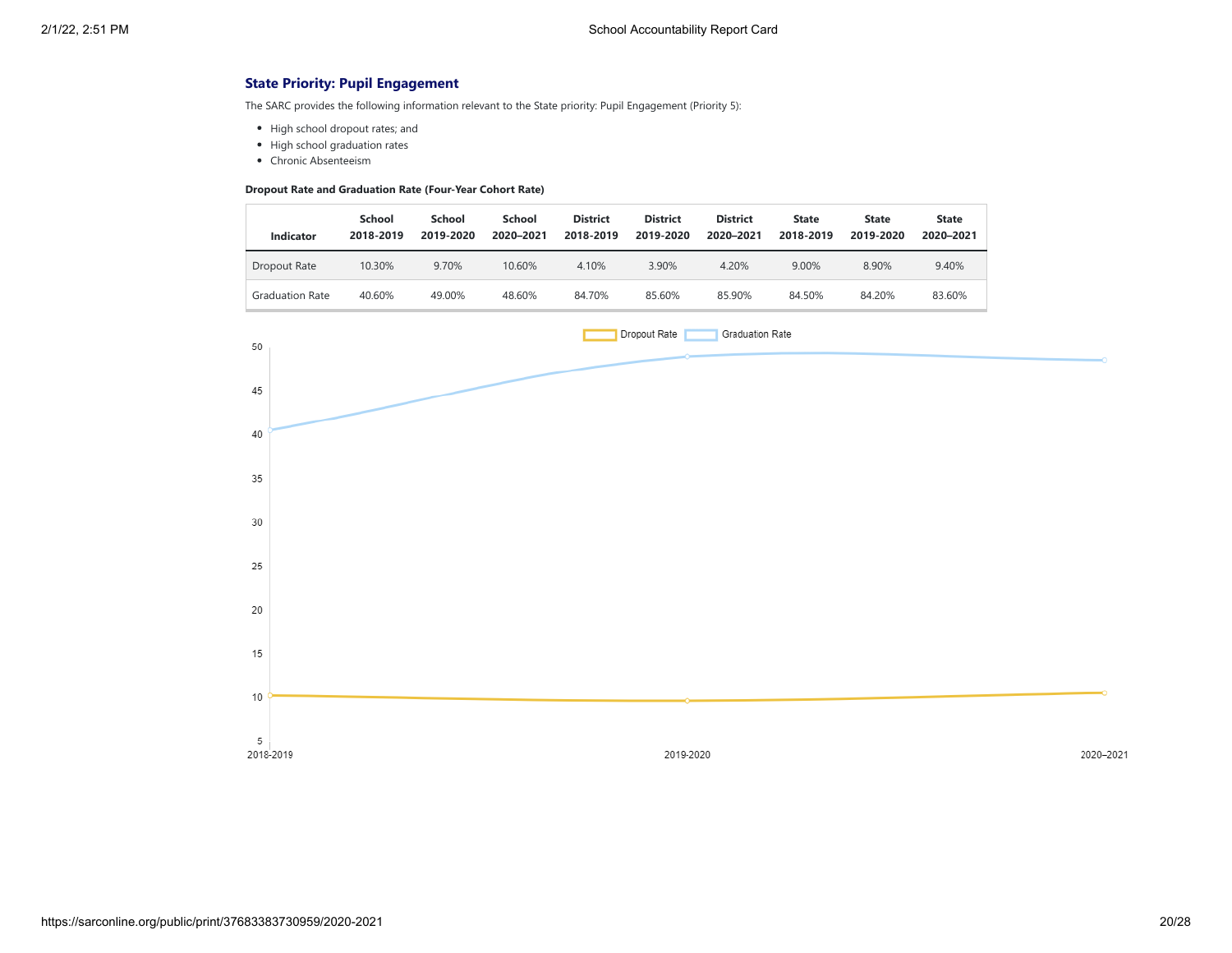## **Graduation Rate by Student Group (Four-Year Cohort Rate) (School Year 2020—2021)**

|                                               | <b>Number of</b><br><b>Students</b> | <b>Number of</b><br>Cohort | Cohort<br><b>Graduation</b> |
|-----------------------------------------------|-------------------------------------|----------------------------|-----------------------------|
| <b>Student Group</b>                          | in Cohort                           | <b>Graduates</b>           | Rate                        |
| All Students                                  | 593                                 | 288                        | 48.6                        |
| Female                                        | 288                                 | 151                        | 52.4                        |
| Male                                          | 305                                 | 137                        | 44.9                        |
| Non-Binary                                    | $\sim$ $\sim$                       | $\sim$ $\sim$              | 0.0                         |
| American Indian or Alaska Native              | $\overline{\phantom{a}}$            | $-\,-$                     | 44.9                        |
| Asian                                         | 0                                   | $\boldsymbol{0}$           | 0.00                        |
| <b>Black or African American</b>              | 44                                  | 20                         | 45.5                        |
| Filipino                                      | 13                                  | $\overline{7}$             | 53.8                        |
| Hispanic or Latino                            | 339                                 | 150                        | 44.2                        |
| Native Hawaiian or Pacific Islander           | $\sim$ $-$                          | $\sim$ $\sim$              | $\sim$ $-$                  |
| Two or More Races                             | 45                                  | 26                         | 57.8                        |
| White                                         | 110                                 | 66                         | 60.0                        |
| English Learners                              | 85                                  | 24                         | 28.2                        |
| Foster Youth                                  | $\sim$ $-$                          | $\sim$ $\sim$              | $\sim$ $-$                  |
| Homeless                                      | 73                                  | 22                         | 30.1                        |
| Socioeconomically Disadvantaged               | 473                                 | 204                        | 43.1                        |
| Students Receiving Migrant Education Services | $-\,-$                              | $-\,-$                     | $-\,-$                      |
| <b>Students with Disabilities</b>             | 139                                 | 50                         | 36.0                        |

For information on the Four-Year Adjusted Cohort Graduation Rate (ACGR), visit the CDE Adjusted Cohort Graduation Rate web page at https://www.cde.ca.gov/ds/ad/acgrinfo.asp.

*Last updated:*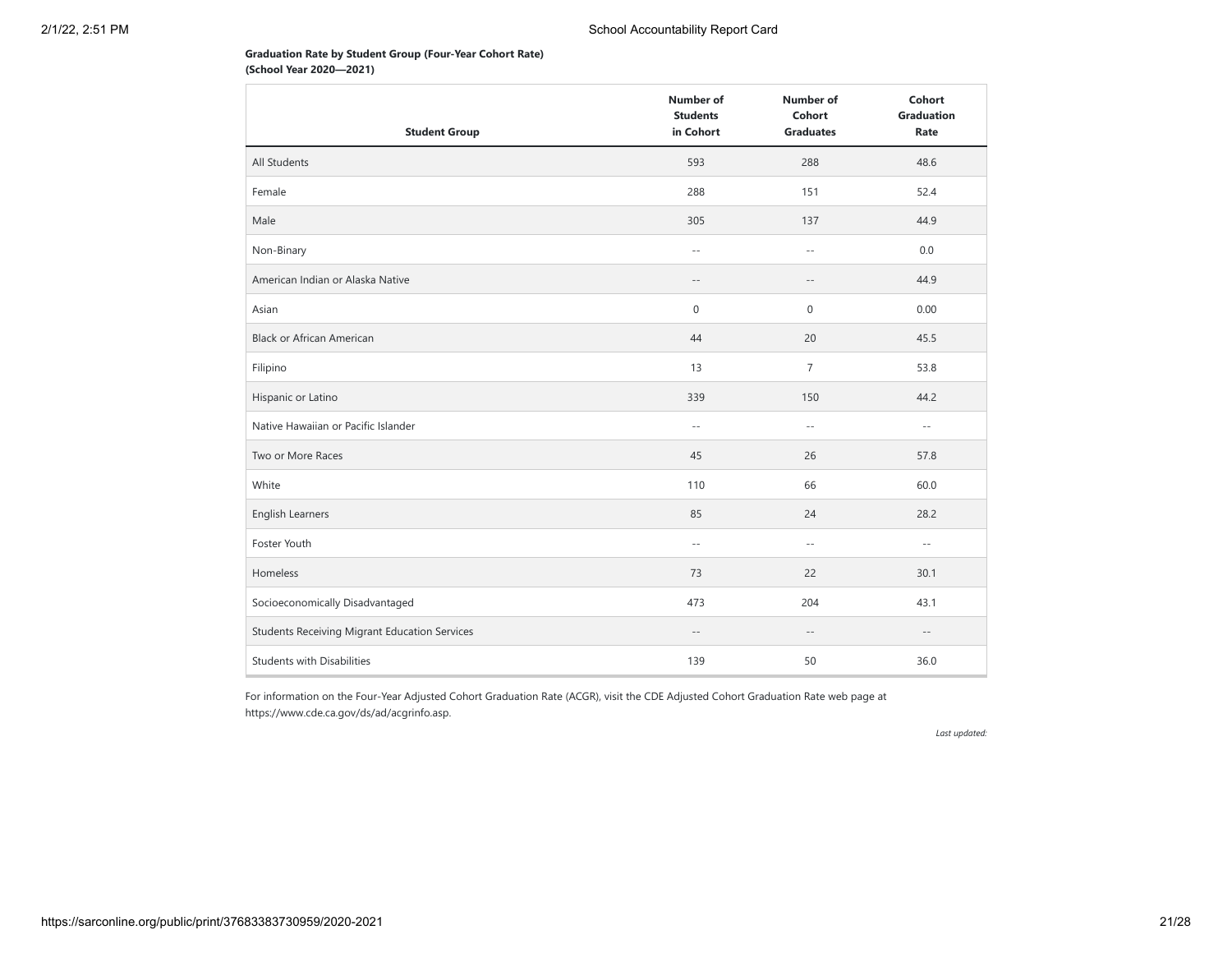## **Chronic Absenteeism by Student Group (School Year 2020—2021)**

| <b>Student Group</b>                          | <b>Cumulative</b><br><b>Enrollment</b> | Chronic<br><b>Absenteeism</b><br>Eligible<br><b>Enrollment</b> | Chronic<br><b>Absenteeism</b><br>Count | Chronic<br><b>Absenteeism</b><br>Rate |
|-----------------------------------------------|----------------------------------------|----------------------------------------------------------------|----------------------------------------|---------------------------------------|
| All Students                                  | 3306                                   | 2619                                                           | 769                                    | 29.4                                  |
| Female                                        | 1666                                   | 1320                                                           | 377                                    | 28.6                                  |
| Male                                          | 1636                                   | 1295                                                           | 392                                    | 30.3                                  |
| American Indian or Alaska Native              | 206                                    | 109                                                            | 15                                     | 30.3                                  |
| Asian                                         | $\overline{c}$                         | $\overline{2}$                                                 | $\overline{2}$                         | 100.0                                 |
| <b>Black or African American</b>              | 184                                    | 162                                                            | 58                                     | 35.8                                  |
| Filipino                                      | 54                                     | 38                                                             | 10                                     | 26.3                                  |
| Hispanic or Latino                            | 1526                                   | 1353                                                           | 472                                    | 34.9                                  |
| Native Hawaiian or Pacific Islander           | 19                                     | 15                                                             | 9                                      | 60.0                                  |
| Two or More Races                             | 255                                    | 199                                                            | 45                                     | 22.6                                  |
| White                                         | 903                                    | 607                                                            | 115                                    | 18.9                                  |
| English Learners                              | 316                                    | 275                                                            | 102                                    | 37.1                                  |
| Foster Youth                                  | 35                                     | 30                                                             | 19                                     | 63.3                                  |
| Homeless                                      | 158                                    | 144                                                            | 71                                     | 49.3                                  |
| Socioeconomically Disadvantaged               | 1729                                   | 1562                                                           | 582                                    | 37.3                                  |
| Students Receiving Migrant Education Services | $\boldsymbol{0}$                       | $\mathbf 0$                                                    | 0                                      | 0.0                                   |
| <b>Students with Disabilities</b>             | 608                                    | 540                                                            | 197                                    | 36.5                                  |

*Last updated:*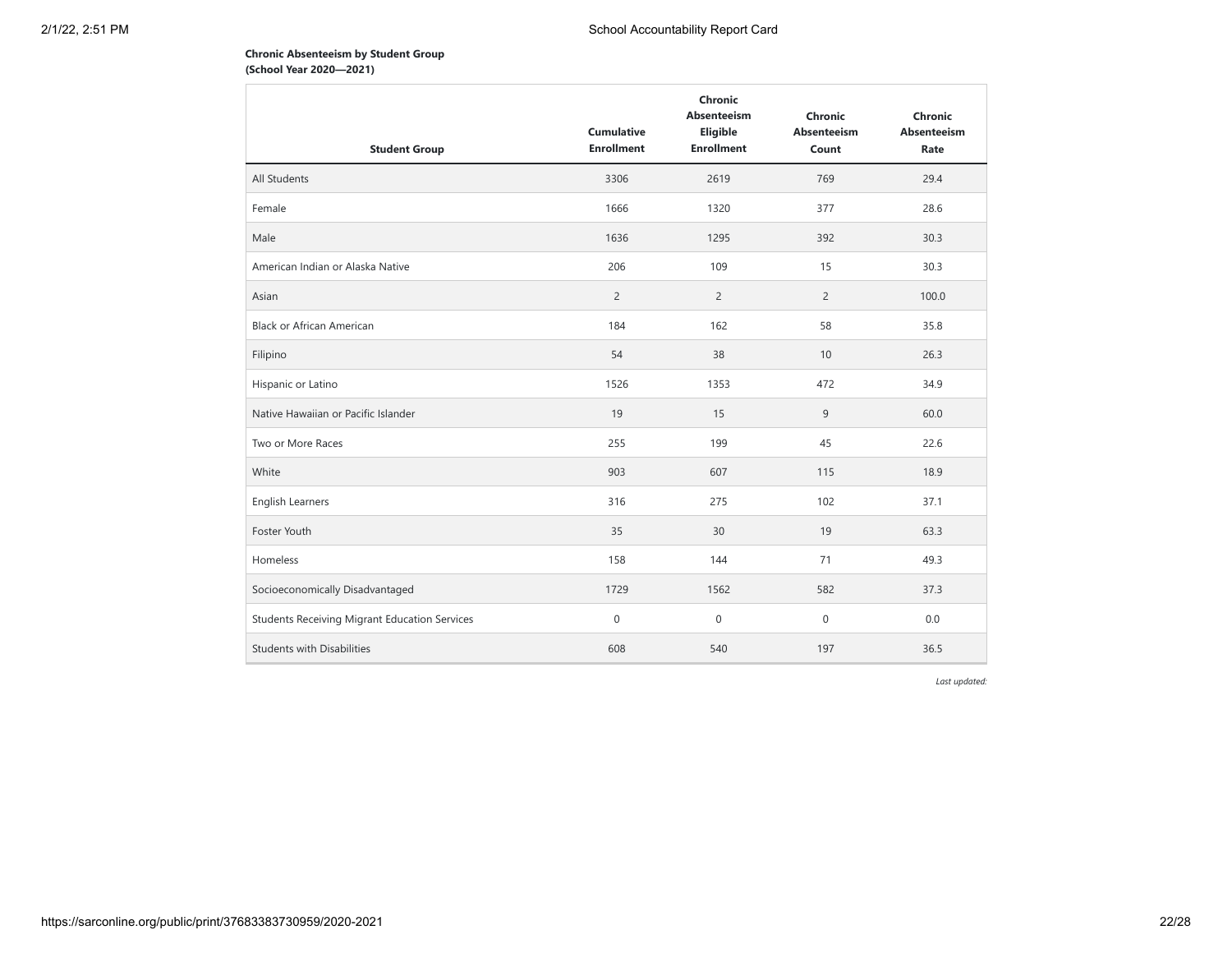## **State Priority: School Climate**

The SARC provides the following information relevant to the State priority: School Climate (Priority 6):

- Pupil suspension rates;
- Pupil expulsion rates; and
- Other local measures on the sense of safety

#### **Suspensions and Expulsions**

#### **(data collected between July through June, each full school year respectively)**

| Rate        | School<br>2018-2019 | School<br>2020-2021 | <b>District</b><br>2018-2019 | <b>District</b><br>2020-2021 | <b>State</b><br>2018-2019 | <b>State</b><br>2020-2021 |
|-------------|---------------------|---------------------|------------------------------|------------------------------|---------------------------|---------------------------|
| Suspensions | 0.03%               | 0.00%               | 3.65%                        | 0.06%                        | 3.47%                     | 0.20%                     |
| Expulsions  | 0.00%               | 0.00%               | 0.08%                        | 0.00%                        | 0.08%                     | 0.00%                     |

Note: Data collected during the 2020–21 school year may not be comparable to earlier years of this collection due to differences in learning mode instruction in response to the COVID-19 pandemic.

#### **Suspensions and Expulsions for School Year 2019—2020 Only**

#### **(data collected between July through February, partial school year due to the COVID-19 pandemic)**

| Rate        | School<br>2019-2020 | <b>District</b><br>2019-2020 | <b>State</b><br>2019-2020 |
|-------------|---------------------|------------------------------|---------------------------|
| Suspensions | 0.06%               | 2.24%                        | 2.45%                     |
| Expulsions  | 0.03%               | 0.04%                        | 0.05%                     |

Note: The 2019–2020 suspensions and expulsions rate data are not comparable to other year data because the 2019–2020 school year is a partial school year due to the COVID-19 crisis. As such, it would be inappropriate to make any comparisons in rates of suspensions and expulsions in the 2019–2020 school year compared to other school years.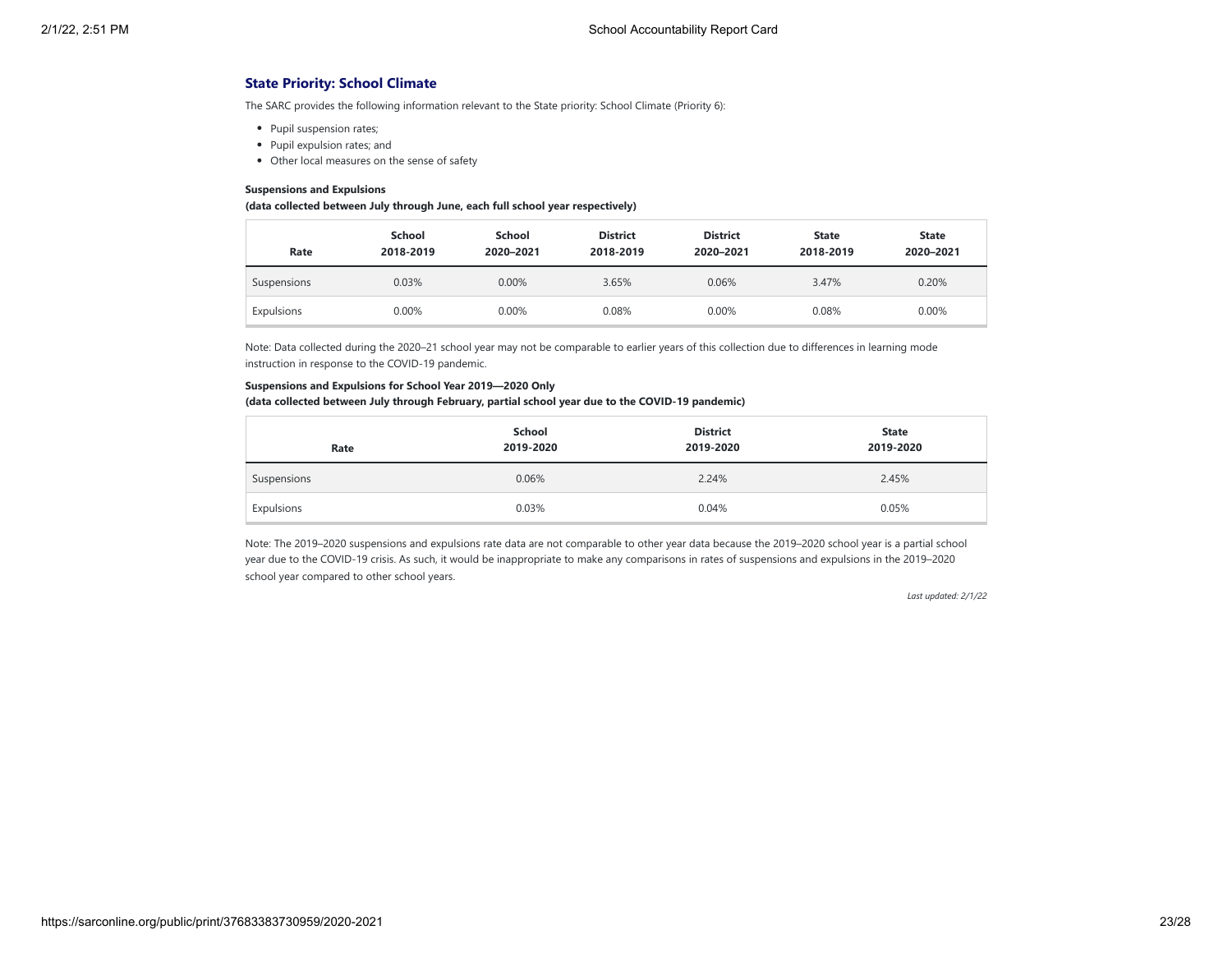### **Suspensions and Expulsions by Student Group (School Year 2020—2021)**

| <b>Student Group</b>                                 | <b>Suspensions</b><br>Rate | <b>Expulsions</b><br>Rate |
|------------------------------------------------------|----------------------------|---------------------------|
| All Students                                         | $\mathbf{0}$               | $\mathbf{0}$              |
| Female                                               | $\mathbf 0$                | $\mathbf 0$               |
| Male                                                 | $\mathbf{0}$               | $\mathbf 0$               |
| Non-Binary                                           | $\mathbf 0$                | $\mathbf{0}$              |
| American Indian or Alaska Native                     | $\boldsymbol{0}$           | $\mathbf 0$               |
| Asian                                                | $\mathbf 0$                | $\mathbf{0}$              |
| <b>Black or African American</b>                     | $\mathbf 0$                | $\mathbf 0$               |
| Filipino                                             | $\mathbf 0$                | $\mathbf 0$               |
| Hispanic or Latino                                   | $\mathbb O$                | $\mathbf 0$               |
| Native Hawaiian or Pacific Islander                  | $\mathsf{O}\xspace$        | $\mathsf{O}\xspace$       |
| Two or More Races                                    | $\boldsymbol{0}$           | $\mathbf 0$               |
| White                                                | $\boldsymbol{0}$           | $\mathbf 0$               |
| English Learners                                     | $\mathbf{0}$               | $\mathbf{0}$              |
| Foster Youth                                         | $\mathbf 0$                | $\mathbf 0$               |
| Homeless                                             | $\mathbf{0}$               | $\mathbf 0$               |
| Socioeconomically Disadvantaged                      | $\boldsymbol{0}$           | $\mathbf 0$               |
| <b>Students Receiving Migrant Education Services</b> | $\boldsymbol{0}$           | $\mathbf 0$               |
| <b>Students with Disabilities</b>                    | $\mathbf{0}$               | $\mathbf{0}$              |

*Last updated:*

#### **School Safety Plan (School Year 2021-2022)**

The safety plan is updated and approved annually. It includes disaster procedures, procedures for safe entry and exit of pupils, procedures for serious disciplinary problems, lockdown procedures, loitering law, going to and from school safely, zero tolerance policy, emergency resource information, emergency disaster kit, and emergency quick reference guide. A sexual harassment policy, child abuse reporting procedures, school dress codes and the school discipline policy are also included. Regular safety drills are conducted and recorded three times per year.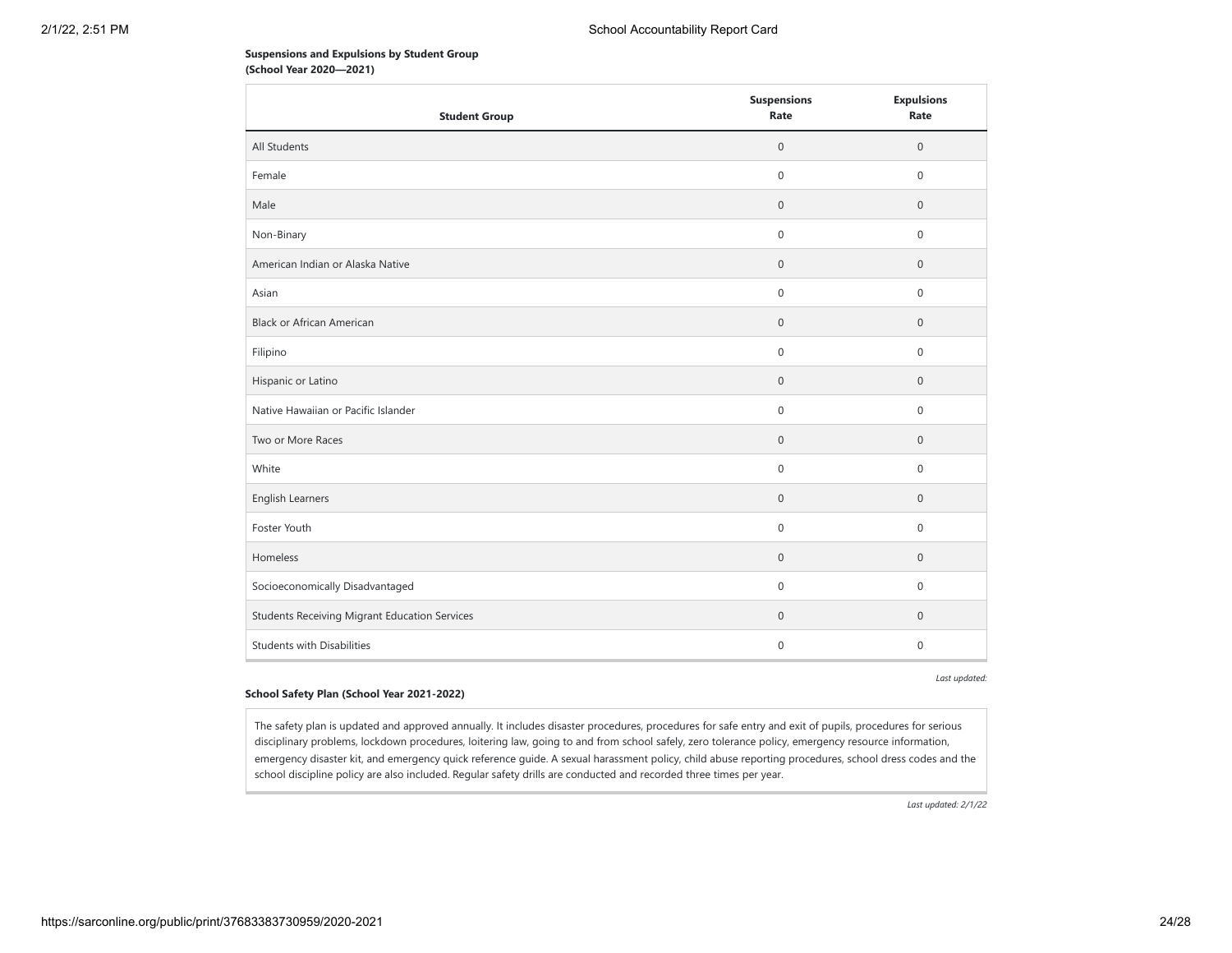## **D. Other SARC information**

The information in this section is required to be in the SARC but is not included in the state priorities for LCFF.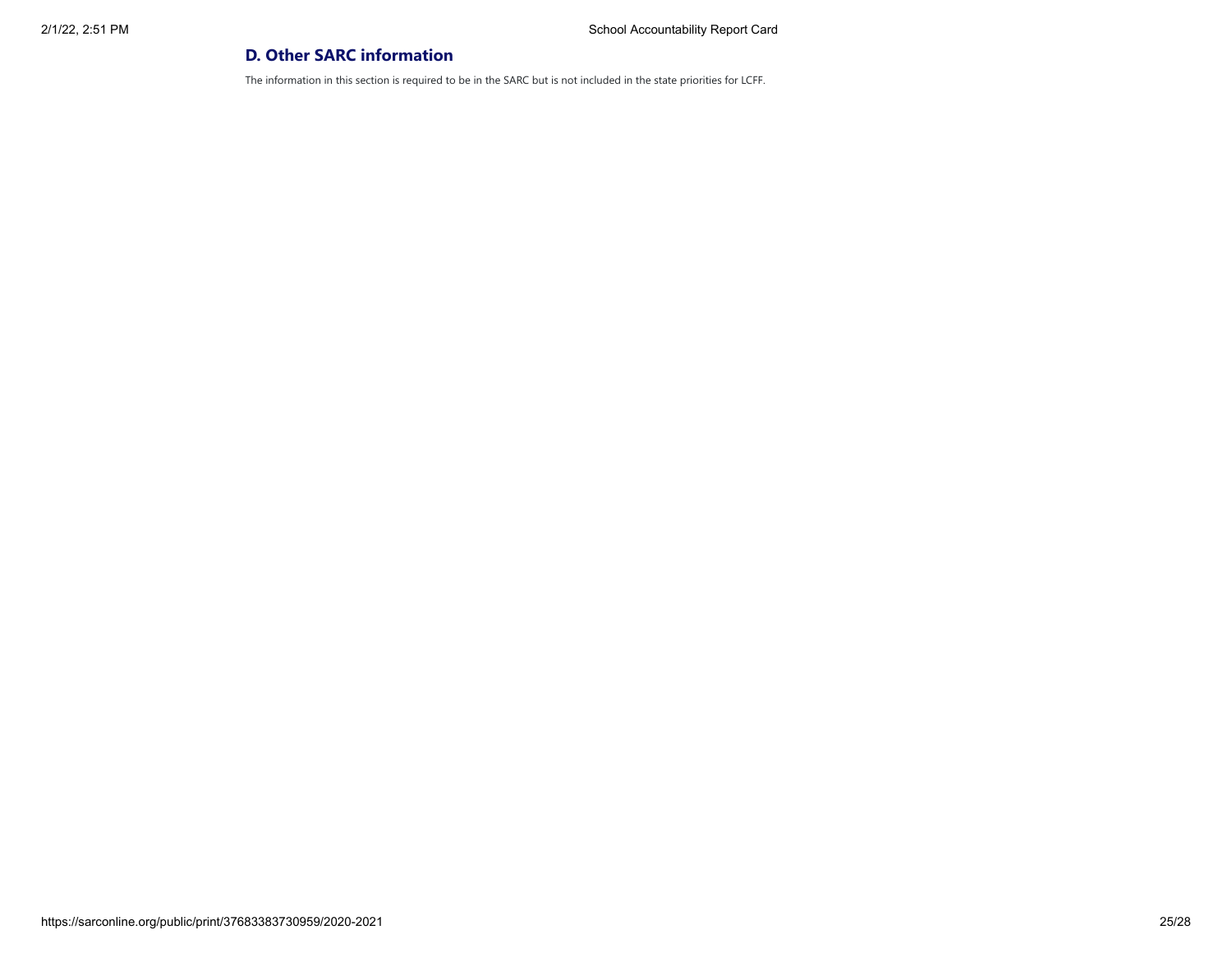#### **Ratio of Pupils to Academic Counselor (School Year 2020—2021)**

| Title                         | Ratio |
|-------------------------------|-------|
| Pupils to Academic Counselor* | 538.  |

*Last updated: 1/1/00*

\* One full time equivalent (FTE) equals one staff member working full time; one FTE could also represent two staff members who each work 50 percent of full time.

## **Student Support Services Staff (School Year 2020—2021)**

| <b>Title</b>                                                  | Number of FTE* Assigned to School |  |
|---------------------------------------------------------------|-----------------------------------|--|
| Counselor (Academic, Social/Behavioral or Career Development) | 3.20                              |  |
| Library Media Teacher (Librarian)                             | 0.00                              |  |
| Library Media Services Staff (Paraprofessional)               | 0.00                              |  |
| Psychologist                                                  | 0.00                              |  |
| Social Worker                                                 | 0.00                              |  |
| Nurse                                                         | 1.00                              |  |
| Speech/Language/Hearing Specialist                            | 0.00                              |  |
| Resource Specialist (non-teaching)                            | 0.00                              |  |
| Other                                                         | 19.40                             |  |

*Last updated: 1/1/00*

\* One full time equivalent (FTE) equals one staff member working full time; one FTE could also represent two staff members who each work 50 percent of full time.

## **Expenditures Per Pupil and School Site Teacher Salaries (Fiscal Year 2019—2020)**

| Level                                            | <b>Total Expenditures Per</b><br>Pupil | <b>Expenditures Per Pupil</b><br>(Restricted) | <b>Expenditures Per Pupil</b><br>(Unrestricted) | <b>Average Teacher</b><br><b>Salary</b> |  |
|--------------------------------------------------|----------------------------------------|-----------------------------------------------|-------------------------------------------------|-----------------------------------------|--|
| School Site                                      | \$14347.00                             | \$742.00                                      | \$13605.00                                      |                                         |  |
| <b>District</b>                                  | N/A                                    | N/A                                           | $- -$                                           | \$86877.00                              |  |
| Percent Difference - School Site<br>and District | N/A                                    | N/A                                           | $- -$                                           | $\qquad \qquad -$                       |  |
| State                                            | N/A                                    | N/A                                           | \$8443.83                                       | \$84665.00                              |  |
| Percent Difference - School Site<br>and State    | N/A                                    | N/A                                           | $- -$                                           | $- -$                                   |  |

*Last updated: 2/1/22*

Note: Cells with N/A values do not require data.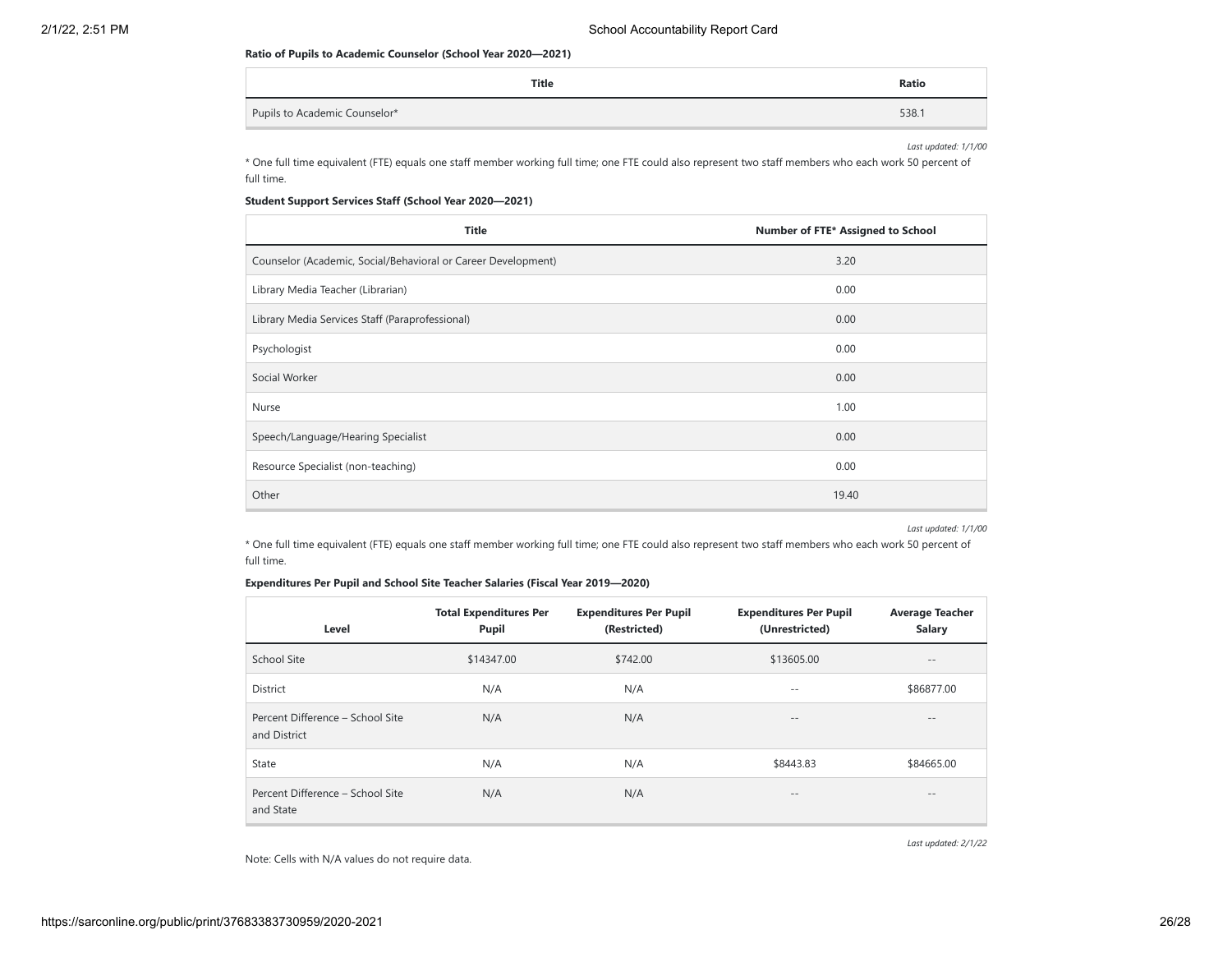#### **Types of Services Funded (Fiscal Year 2020–2021)**

As a 501c3 non-profit corporation, Student Success Programs, Inc. has full authority and discretion in the management of all its fiscal matters. The latitude to determine the use of funds is accompanied by an obligation to remain revenue neutral and to submit an audited financial report annually to the District. More than half of the funds the school receives go to certificated instructors who work directly with students. Funds are also used for purchasing up-to-date instructional materials and technology.

*Last updated: 2/1/22*

#### **Teacher and Administrative Salaries (Fiscal Year 2019—2020)**

| Category                                      | <b>District Amount</b> | <b>State Average For Districts In Same Category</b> |
|-----------------------------------------------|------------------------|-----------------------------------------------------|
| Beginning Teacher Salary                      | \$48792.00             | \$50897.00                                          |
| Mid-Range Teacher Salary                      | \$74140.00             | \$78461.00                                          |
| Highest Teacher Salary                        | \$100772.00            | \$104322.00                                         |
| Average Principal Salary (Elementary)         | \$139968.00            | \$131863.00                                         |
| Average Principal Salary (Middle)             | \$143902.00            | \$137086.00                                         |
| Average Principal Salary (High)               | \$154753.00            | $ -$                                                |
| Superintendent Salary                         | \$290907.00            | \$297037.00                                         |
| Percent of Budget for Teacher Salaries        | 34.00%                 | 32.00%                                              |
| Percent of Budget for Administrative Salaries | 5.00%                  | 5.00%                                               |

For detailed information on salaries, see the CDE Certificated Salaries & Benefits web page at [https://www.cde.ca.gov/ds/fd/cs/.](https://www.cde.ca.gov/ds/fd/cs/)